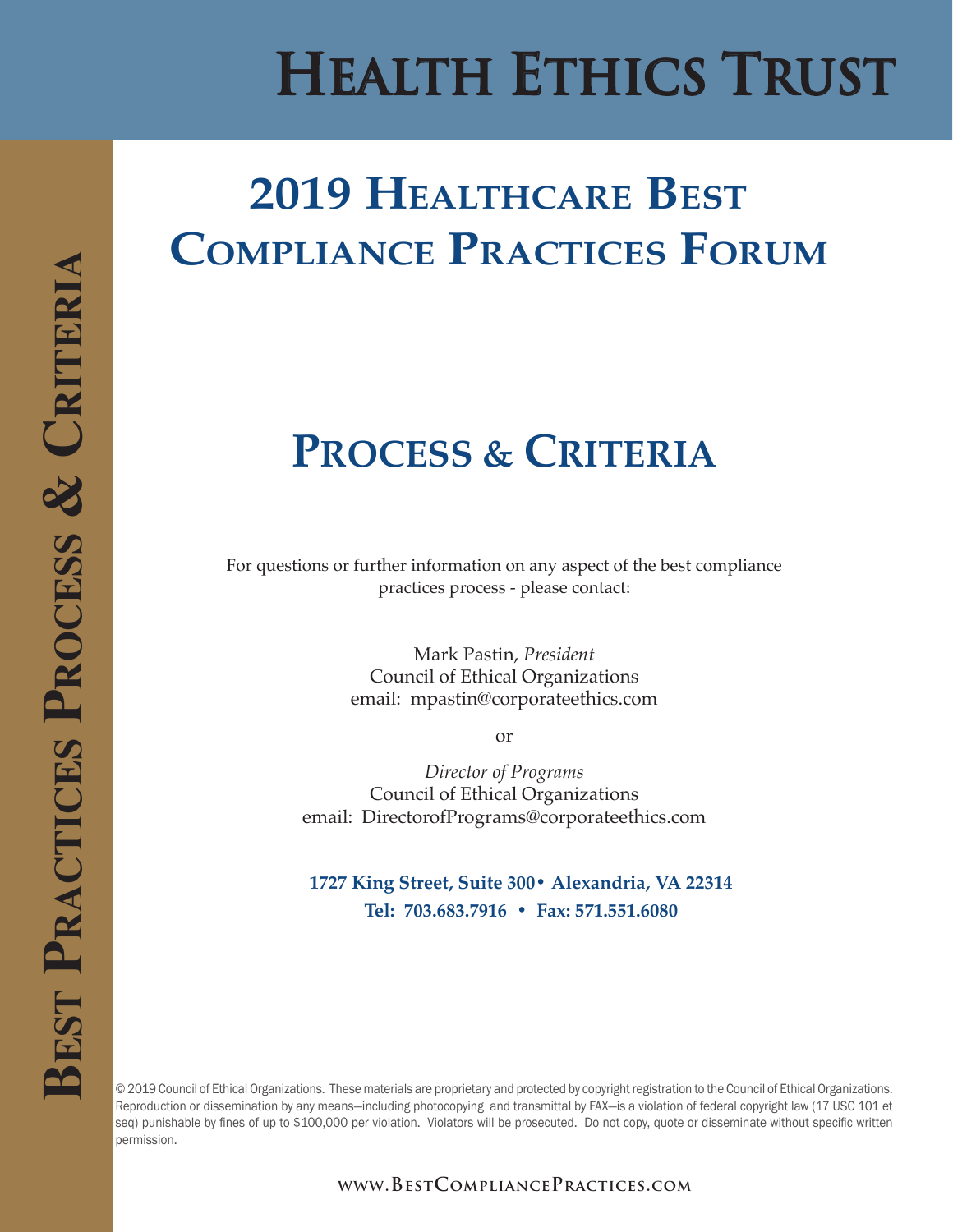### **Contents**

### **Best Practices Nominations Process**

| Who is Eligible to Nominate for Recognition at the Best Practices Forum?4 |  |
|---------------------------------------------------------------------------|--|
|                                                                           |  |
|                                                                           |  |
|                                                                           |  |
|                                                                           |  |
|                                                                           |  |
|                                                                           |  |
|                                                                           |  |

### **Best Compliance Practices Criteria**

| Integrating Audit and Internal Controls with Ethics and Compliance              |  |
|---------------------------------------------------------------------------------|--|
| Response to Internal Investigations of Improper Conduct and                     |  |
|                                                                                 |  |
|                                                                                 |  |
|                                                                                 |  |
| Compliance Function Involvement In Patient Safety & Medical Error Reduction  19 |  |

### **Past Award Winners**

| 001 |  |
|-----|--|
|-----|--|

### **Best Compliance Practices Nominations Application Form**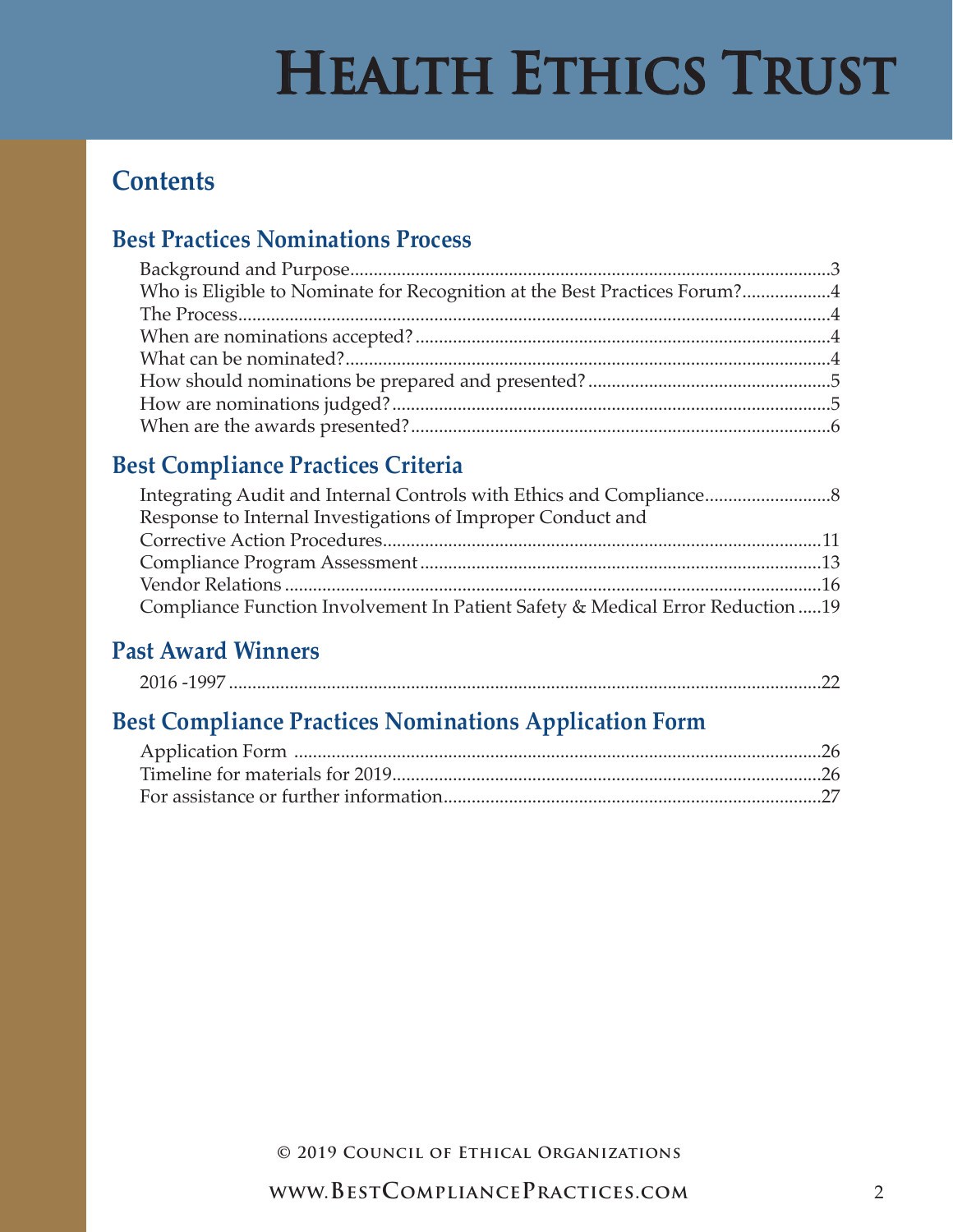### Best Practices Nominations Process

### **Background and Purpose**

The best practices process in health care compliance is an initiative started by the Health Ethics Trust, a division of the Council of Ethical Organizations. The Health Ethics Trust is committed to enhancing ethical and legal conduct in health care organizations through shared resources, education programs and research.

The best compliance practices process is an important part of the Trust's activities because it enhances knowledge and awareness about better practices in health care compliance. The specific goals of the best compliance practices process are:

- To build awareness of the importance of compliance in all sectors of the health care industry;
- To recognize organizational accomplishment with respect to best practices in health care compliance programs;
- To exchange information about what constitutes a best practice, and how to build one.

**It is not the intention of the best compliance practices process to set prescriptive standards for the health care industry.** Rather, the aim is to extend the boundaries of practical knowledge, to bring best compliance practices to a broader health care audience.

Currently, the best compliance practices process encompasses a number of activities. The most prominent of these is the **Healthcare Best Compliance Practices Forum** which was established in 1997 in co-operation with the School of Public Health at UNC/Chapel Hill. The Forum is an annual event that recognizes outstanding compliance performance in health care organizations. It also brings together health care compliance professionals and senior executives with heads of key government agencies and important industry groups and associations.

Health care organizations can nominate parts of their compliance, ethics or integrity program for recognition as a best practice at the Forum. **Further information on the best compliance practices nominations process in given in subsequent sections of this document.**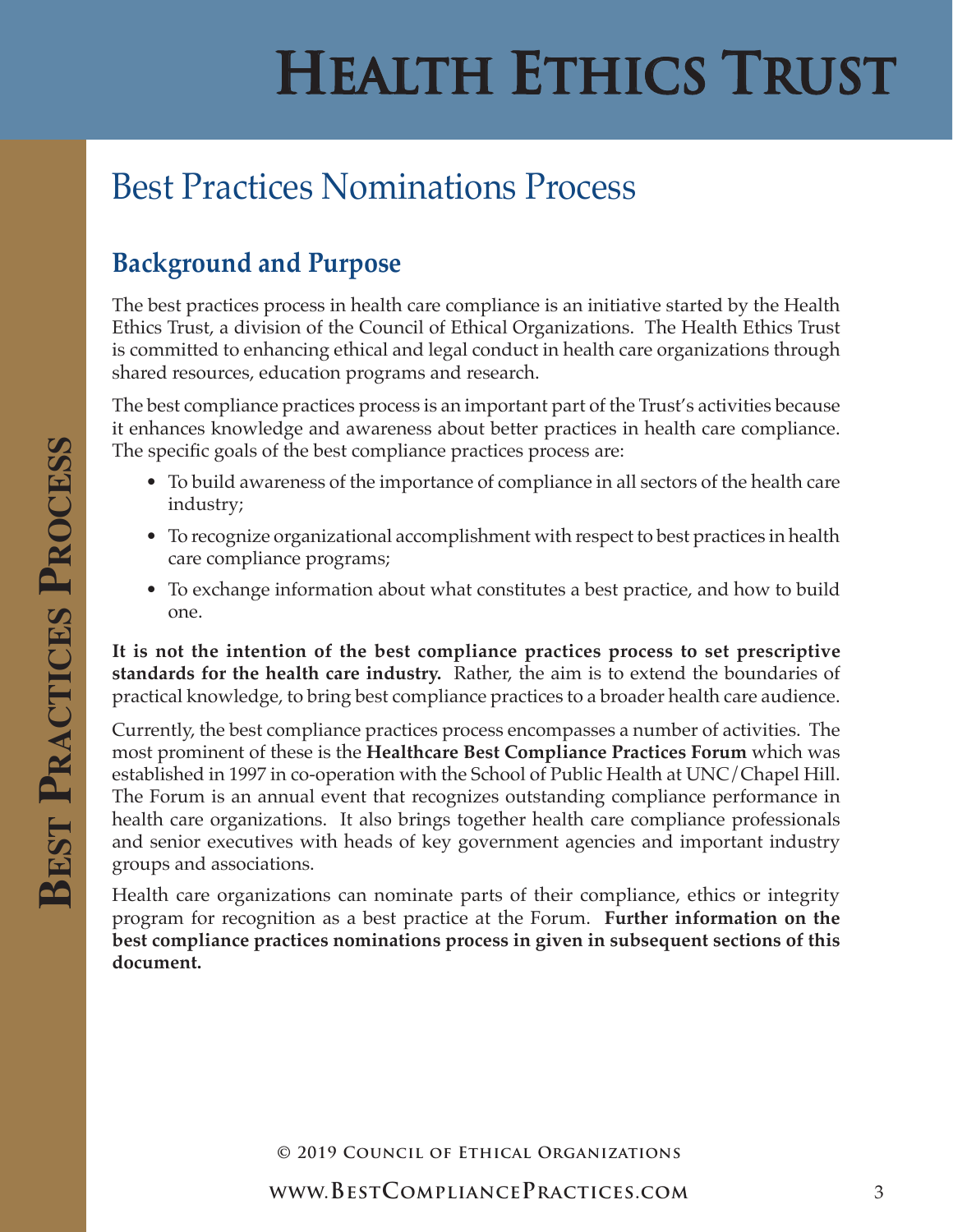### **Who is Eligible to Nominate for Recognition at the Healthcare Best Compliance Practices Forum?**

Health care organizations of any size or type that are seriously and genuinely committed to improving health care compliance are welcome to apply. Nominations may be selfnominations of your own organization or nominations of another organization's compliance efforts. Nominated organizations need not be official Health Ethics Trust members.

Our goal is to make this process as open as possible. We do not seek to claim turf, draw boundaries or build fences. Quite simply, we want to advance the field of health care compliance.

*The only requirement is that organizations that submit nominations must be able to attend and present their best practice at the Forum.* 

### **The Process**

Nominating a compliance practice for recognition at the Healthcare Best Compliance Practices Forum is a simple process. Answers to commonly asked questions about the process are given below.

#### **When are nominations accepted?**

Nominations are accepted in the period leading up to the Healthcare Best Compliance Practices Forum. The Forum is typically held in October of each year, and nominations are accepted starting in January of that year.

For the 2019 Forum, nominations will be accepted from January and will close **August 15, 2019.** 

#### **What can be nominated?**

In most cases, nominations are accepted for *any* part of a health care compliance program that a health care organization considers as worthy of recognition. There are, however, some specific areas of health care compliance programs where written criteria outlining best practices have been developed. Therefore, organizations may elect to either nominate in an area where criteria have been defined, or nominate another aspect of their compliance program or approach.

*It is important to note that an organization can nominate for a component of a criteria area. It is not necessary to meet all the criteria in an area.* 

**© 2019 Council of Ethical Organizations**

4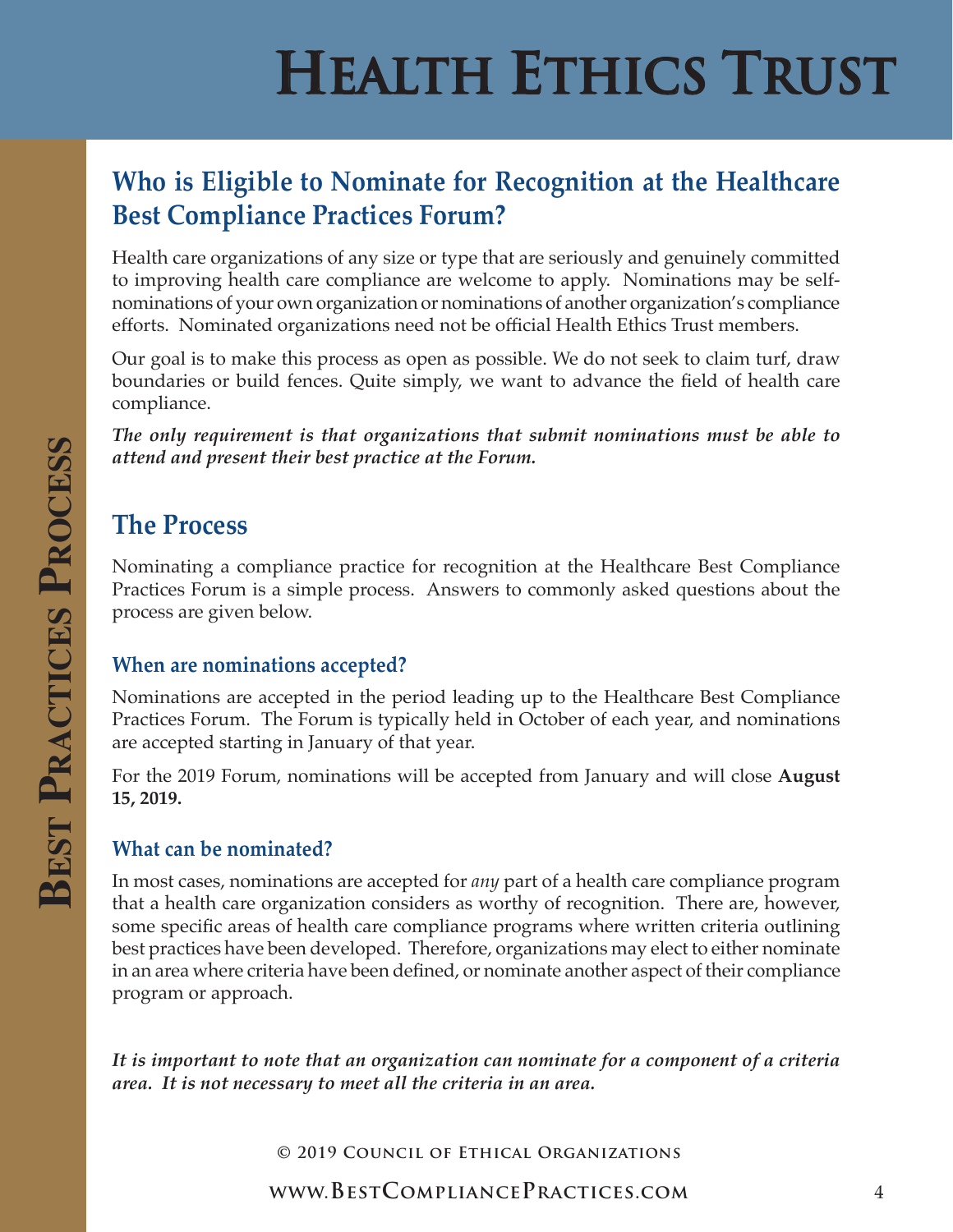#### **How should nominations be prepared and presented?**

Nominations should be presented in written form and submitted in conjunction with an application form either by mail to Health Ethics Trust, 1727 King St., Suite 300, Alexandria, VA 22314, electronic submission through http://www.bestcompliancepractices.com/ bpsubmission, or by emailing the submission to direcctorofprograms@corporateethics.com

The nomination should explain the nature of the approach adopted in the area nominated, and why it has been successful. It may be appropriate to also explain why the nominated compliance practice is special or important in relation to similar activities by peer organizations (e.g., in relation to other long-term care providers of similar size; or other health care plans; or other pharmaceutical companies).

Illustrative materials should be included to support the written submission. These do not need to be exhaustive. Include sufficient materials to illustrate key aspects of your organization's approach.

If an organization is nominating in an area (*or aspect of an area*) where there are written best practice criteria – it is advisable to address how your organization meets some or all of these criteria as part of the application. (Note: It is not expected that nominations will meet all the criteria in a given area. The criteria have been written to accommodate a variety of different types and sizes of health care organizations.)

#### **How are nominations judged?**

Nominations are judged by an *independent* Review Board. The Board is composed of experienced health care compliance professionals and content experts. A senior staff member of the Health Ethics Trust co-ordinates this Board, but does not vote or influence decisions regarding awards. The Trust also provides some administrative support.

In general, nominations are judged in terms of how well they meet *broad criteria* for best practices, and where applicable, how well they meet *specific criteria* for best practice areas. The broad criteria stipulate that best compliance practices will:

- Ultimately drive toward patient focused quality care;
- Involve the key leadership of an organization;
- Have a mechanism for continuous improvement and organizational learning;
- Engage employees at all levels;
- Be shaped by an analysis of relevant data and information;
- Focus on clinical, financial and organizational outcomes.

Members of the Review Board also take into consideration the particular type and size of the health care organization when they are reviewing nominations. This means that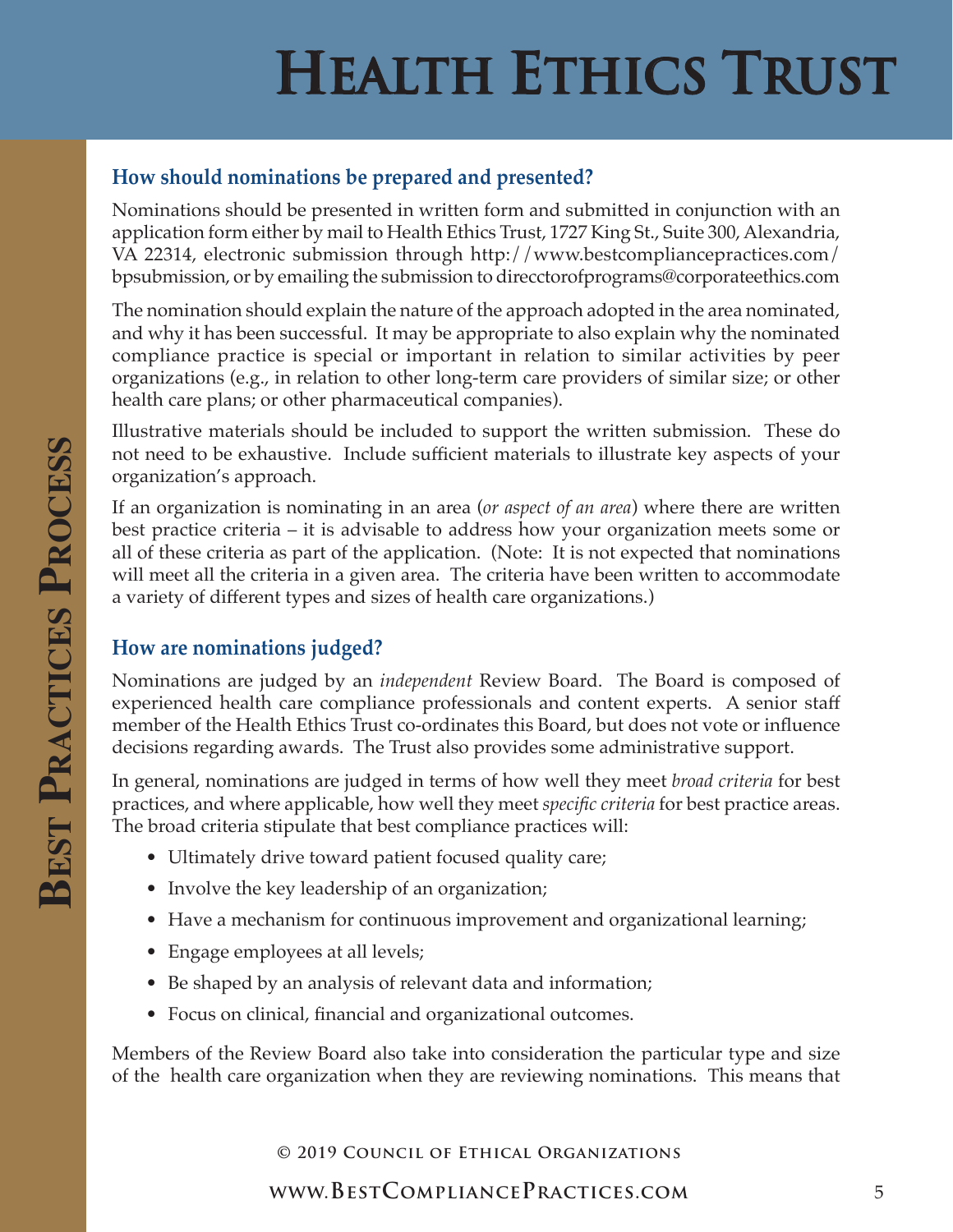compliance practices are judged in context on the merits of each application.

#### **When are the awards presented?**

Awards for best compliance practices in health care are presented at the annual Healthcare Best Compliance Practices Forum. The 2019 Best Practices Forum will be held October 16- 17 in the DC Metro Area. All award winners receive a plaque signifying their award and are publicly acknowledged at the Forum.

*A representative from the award winning organization must be prepared to give a short presentation on their approach at the Forum. Before the submission can be reviewed and considered for an award, the representative who will be presenting at the Forum must be registered as an attendee for the Forum.*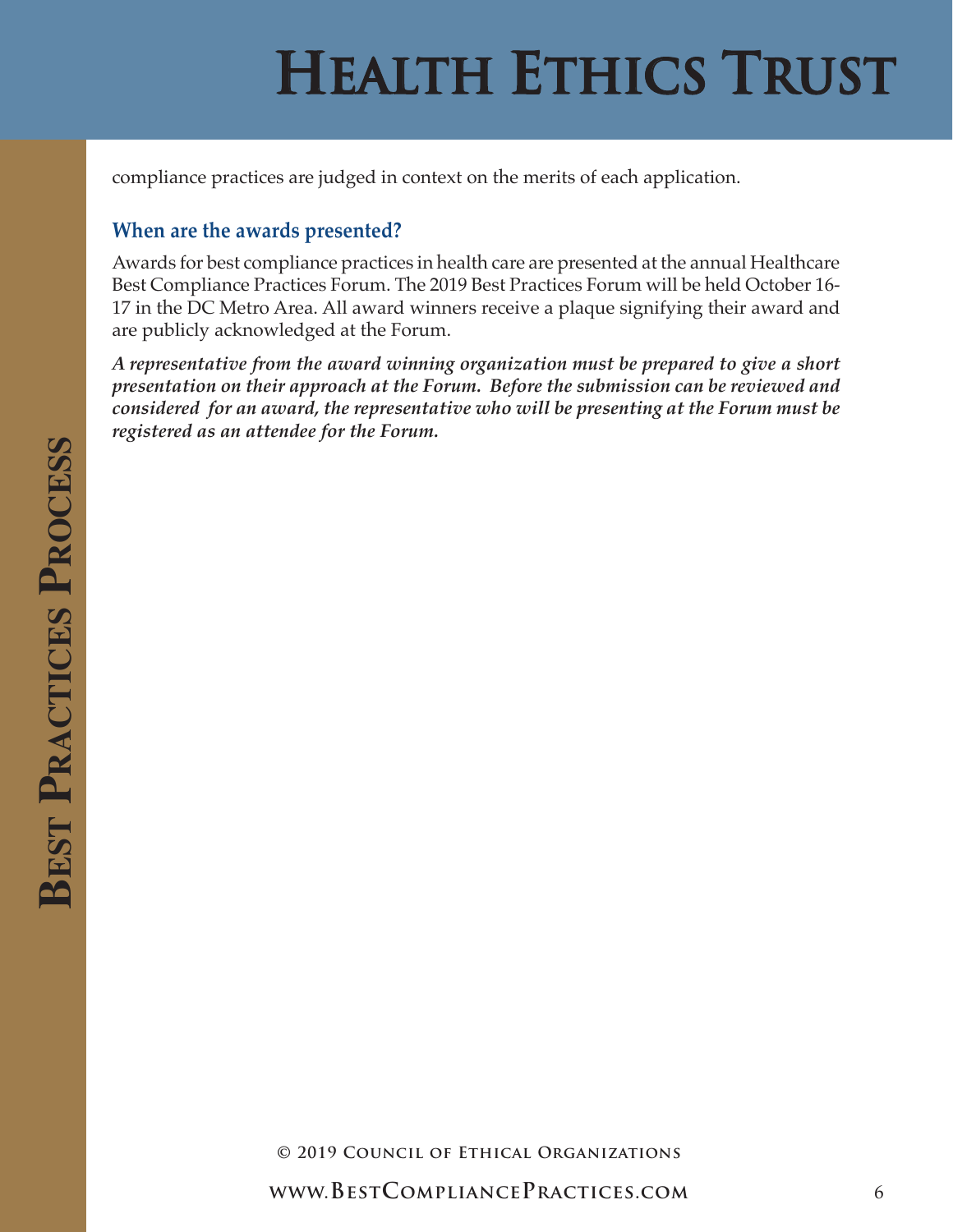### Best Compliance Practices Criteria

As discussed in previous sections, specific best compliance practices criteria have been developed for some areas of health care compliance programs. These criteria were developed by a voluntary task force of dedicated, experienced compliance professionals, from both inside and outside of the health care industry. This process is overseen by the Health Ethics Trust.

The task force in conjunction with the Health Ethics Trust works to continually improve the best compliance practices criteria. This is achieved by seeking external feedback on the practicality and appropriateness of the criteria from compliance professionals, relevant government agencies, content experts, industry associations, accreditation bodies, and other stakeholders. This process is ongoing and the Trust welcomes any comments you may have which will continue to enhance the existing criteria.

The Health Ethics Trust also works with other agencies and groups to ensure that the best practice criteria are not developed in isolation of other work being undertaken in health care compliance and organizational/business ethics more generally.

The criteria for Best Compliance Practices include:

- Integrating Audit and Internal Controls with Ethics and Compliance;
- Response to Internal Investigations of Improper Conduct and Corrective Action Procedures;
- Compliance Program Assessment;
- Vendor Relationships; and,
- Compliance Involvement in Patient Safety and Medical Error Reduction.

Best compliance practice criteria for each of these areas are described below. Please note that in cases where an organization wants to nominate for a best practice award in one of these areas – it is advisable to address the written application to the specific criteria detailed below.

**It is not necessary to meet all criteria in an area as part of a nomination. Nominations are accepted for aspects of a criteria area.**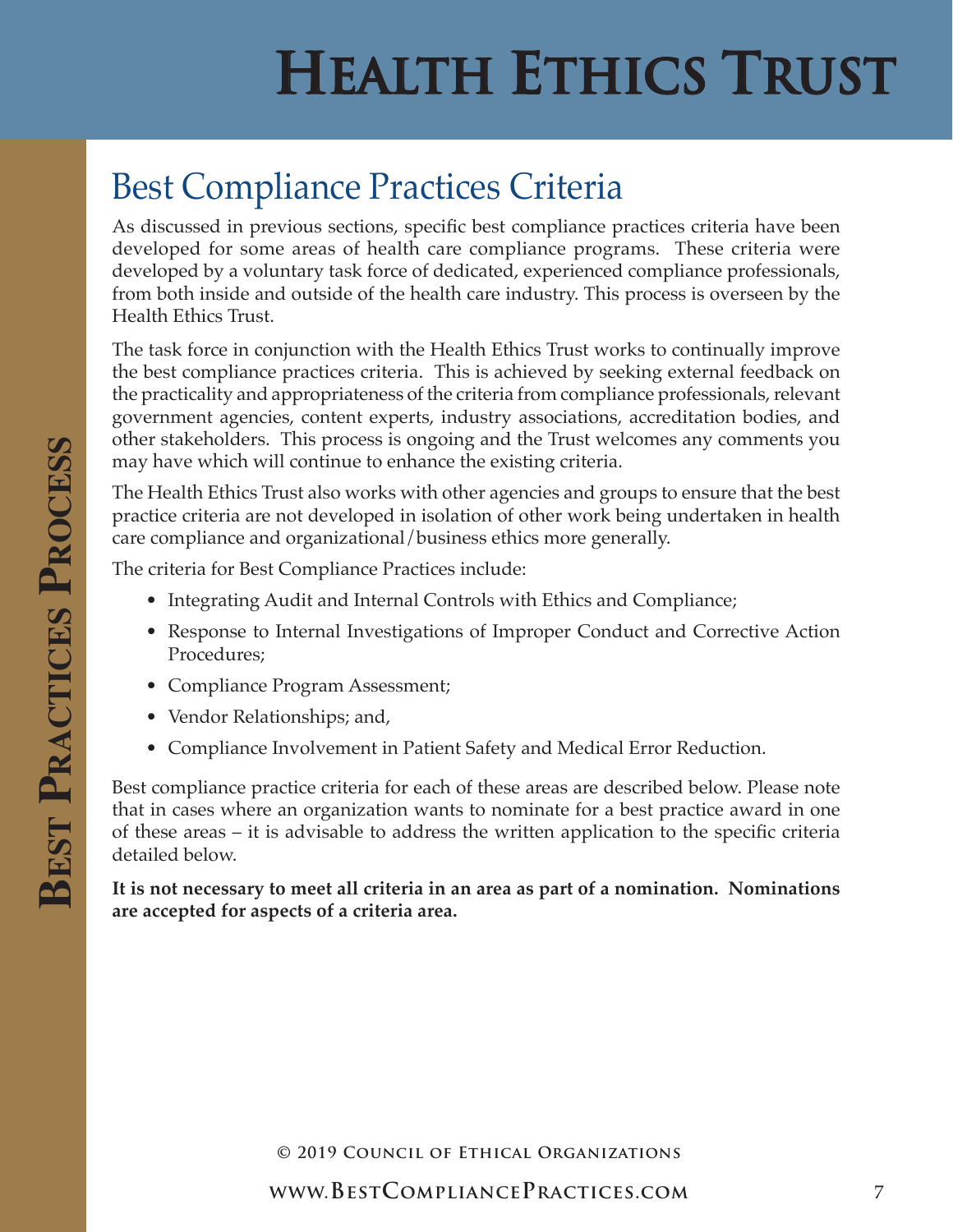### *Best Practices Selection Criteria:*

### **Integrating Audit and Internal Controls with Ethics and Compliance**

#### **Summary**

Achievement in the integration of the company's internal and external audit program assures that the ongoing efforts of the compliance or integrity program support strong internal controls.

#### **Definition**

An essential element of an effective compliance program is the ongoing audit of the company's compliance with applicable laws, regulations, policies and procedures and the review of the necessary internal controls to assure that the company is complying with its commitment to ethical business practices. The results of such audit or review activity should be fully integrated into the company's ongoing compliance program to assure that corporate wrongdoing, or potential compliance concerns, can be addressed and resolved in an appropriate and prompt manner.

#### **Achievement to Warrant Finding of Best Practice**

In evaluating whether a program has achieved a "Best Practice" in this element, look for the existence of the following criteria :

#### *1. Policies and Procedures*

- There should be written policies and procedures that establish:
	- a. the role of external auditors and internal audits in the review of internal controls, and the conduct of financial audits, operational (e.g., management or performance based) reviews, and compliance audits;
	- b. an organizational relationship between the audit function (whether internal and/or external) and the integrity/compliance function, including the use of auditors to conduct internal investigations under the auspices of the compliance department;
	- c. appropriate internal controls to monitor compliance with applicable laws, regulations, standards, and organizational policies and procedures. Processes to review the effectiveness of these internal controls should also be established;
	- d. the accountabilities and responsibilities of the Board of Directors/governing body, Audit Committee (or compliance subcommittee) and senior corporate leaders in overseeing and monitoring the adequacy of internal controls;

8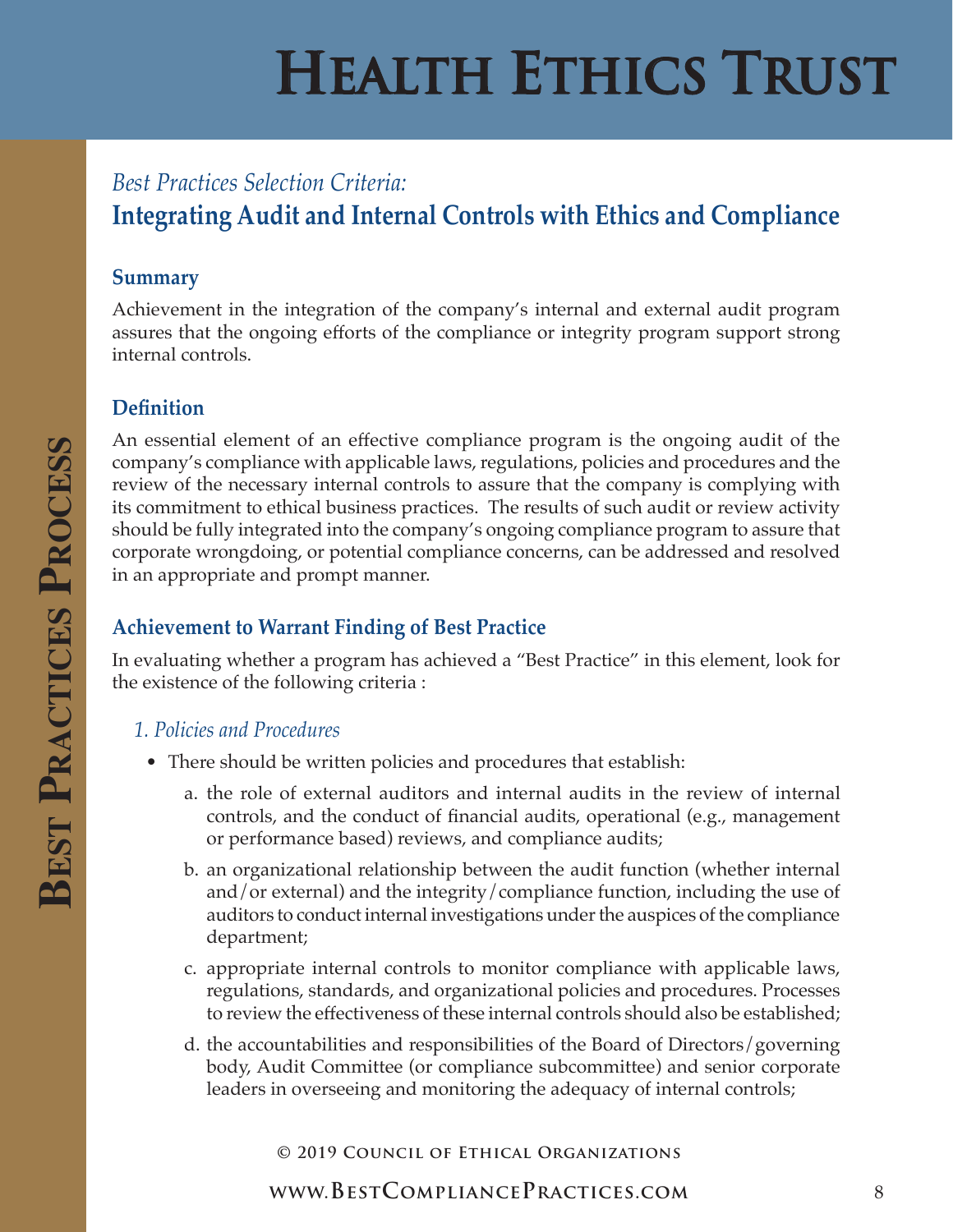- e. that appropriate business functions (e.g., accounting, coding, HR, purchasing, QA, etc.) have implemented their own procedures to govern their actions and roles in the monitoring of internal controls and ongoing review processes – OR – effective alternatives to self-monitoring methodologies have been established to achieve the same goals;
- f. a records retention protocol that provides for the collection, retention, archival and destruction of documents and records in accordance with applicable law and standards.

#### *2. Documentary evidence*

- There should be written evidence (e.g., signature attendance sheet for training, orientation materials for internal auditors, etc.) of the following:
	- a. the company has appropriately segregated job duties that reduce the likelihood of fraudulent actions and/or errors in key compliance risk areas (e.g., separation of custody of assets from accounting and finance; separation of operational and record-keeping responsibilities etc.);
	- b. a disciplined signature/discretionary authority process that provides for both the proper authorization of, and approval of transactions and activities;
	- c. independent checks and internal verifications within each business function to assure adequate segregation of duties, proper authorization of transactions and activities, adequate documents and records, and physical control over assets and records;
	- d. annual integrity/compliance training of employees which reinforces the company's commitment to integrity in all its business and financial transactions and the importance of employee compliance with company policies and procedures;
	- e. targeted technical compliance training of appropriate individuals to reinforce the compliance obligations of Board members, senior management, and employees endowed with discretionary authority or fiduciary responsibility or who have responsibility for areas of significant compliance risk to the organization;
	- f. discipline-specific training for employees performing internal audit and internal control review functions.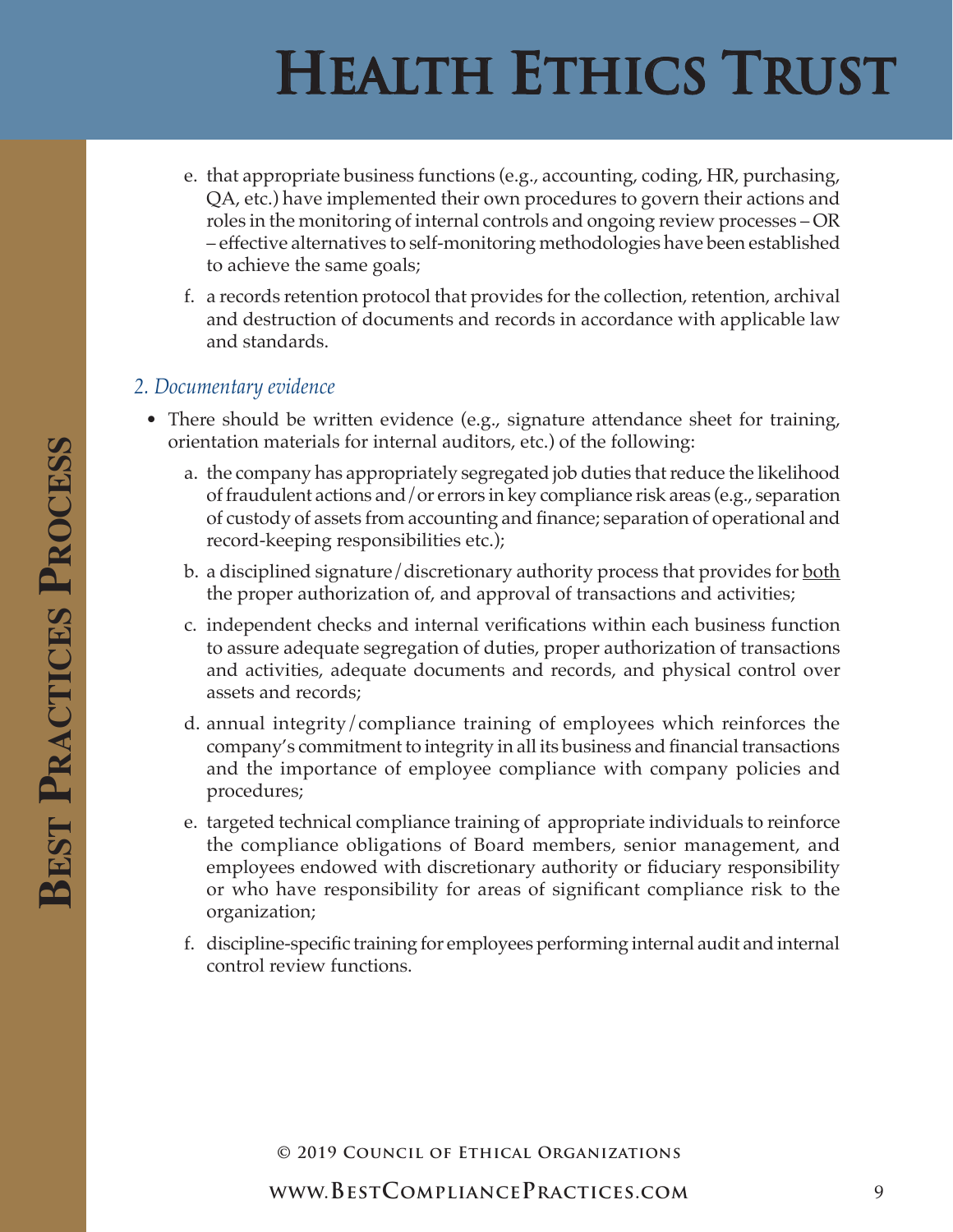#### *3. Role of Compliance Function*

- The Compliance/Integrity Officer should be able to demonstrate that:
	- a. the organization periodically conducts risk assessments of the entire operation to identify specific risk areas that affects its compliance posture and internal control process. The risk assessment tool used by the compliance function or internal audit in this context should be documented and reviewed regularly;
	- b. identified compliance risk areas are included in the organization's annual audit plan;
	- c. the organization has policies and procedures that govern the frequency, scope and conduct of internal audits, compliance reviews, and the reporting criteria for them. These policies and procedures need to provide latitude for reassessment of audit and review plans based on changing risks and priorities;
	- d. the organization has a process for modifying its annual audit plan to confirm implementation, and to determine the adequacy of, corrective actions required by *reportable or disclosable issues;*
	- e. the organization has a process for communicating key compliance related audit and review outcomes, and *reportable or disclosable conditions* to the Board, senior management and, where appropriate, outside agencies and/or enforcement bodies;
	- f. the organization has properly disclosed the results of internal audits, compliance reviews, or internal investigations when required by law.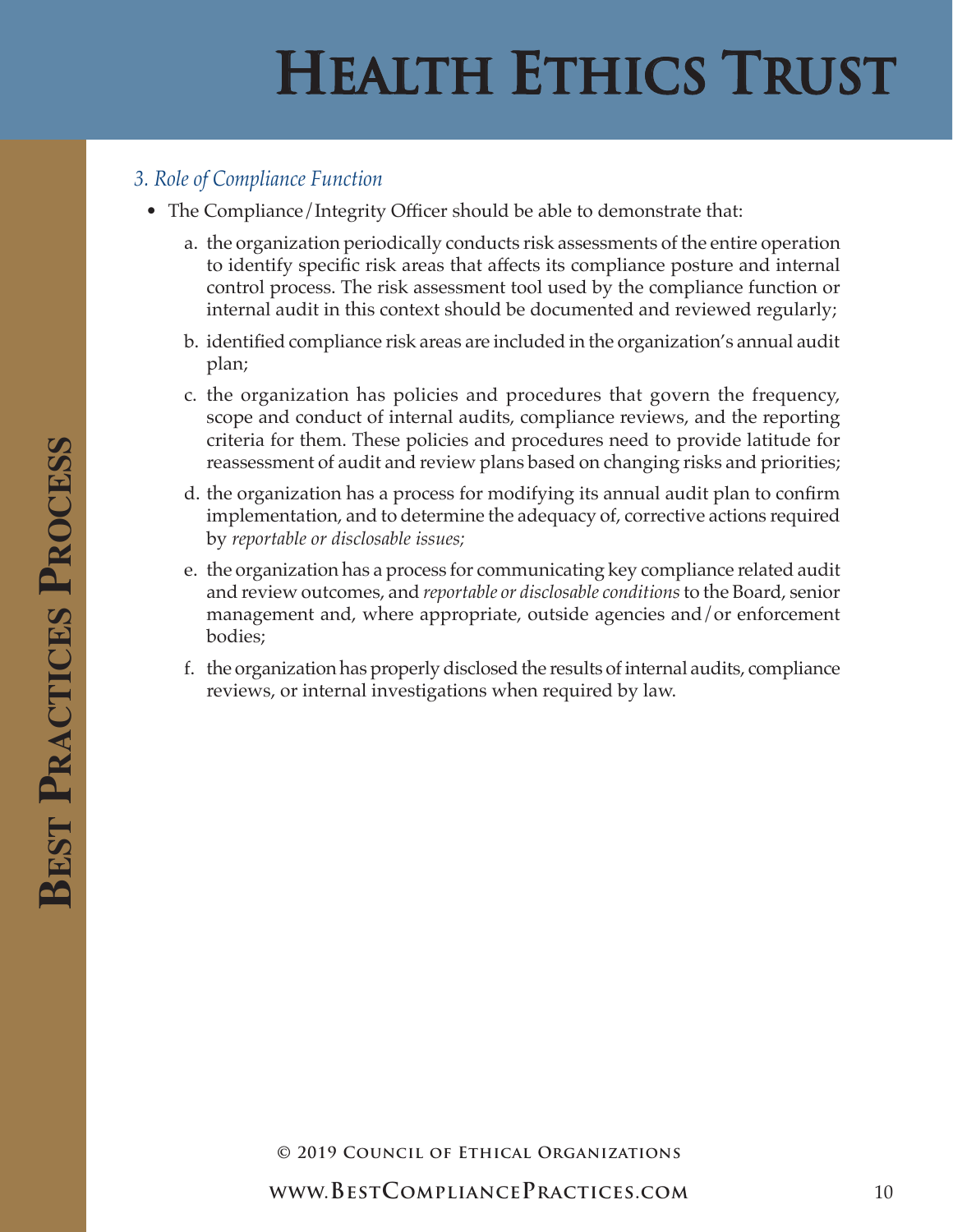#### *Best Practices Selection Criteria:*

### **Response to Internal Investigations of Improper Conduct & Corrective Action Procedures**

#### **Summary**

Achievement in the appropriate corporate response to internal investigations concerning potential corporate wrongdoing, and implementation of appropriate procedures ensures consistent disciplinary action and corrective actions to prevent the recurrence of such improper behavior.

### **Definition**

An essential element of an effective compliance program is the implementation of consistent disciplinary actions and corrective action plans to assure that corporate wrongdoing is promptly corrected, the implicated parties receive the appropriate discipline, and the wrongdoing does not recur.

#### **Achievement to Warrant Finding of Best Practice**

In evaluating whether a program has achieved a "Best Practice" in this element, look for the existence of the following criteria for the response to internal investigations, and the adoption of necessary discipline and corrective action procedures:

#### *1. Policies and Procedures*

- The Compliance Program should have the appropriate policies and procedures in place concerning:
	- a. time frames for the investigation, resolution of reported issues or concerns, and adoption and implementation of corrective action plans;
	- b. investigation protocols detailing procedures to follow, and responsible persons to conduct, in investigations of possible compliance issues;
	- c. standards for documentation of investigations, results and follow up;
	- d. establishment and application of consistent disciplinary standards (including application of disciplinary action under any existing union contracts), which include the input of the Compliance Officer in disciplinary decisions as a result of compliance violations;
	- e. the monitoring of implementation of all corrective action plans, and follow up procedures as a result of discovered corporate wrongdoing;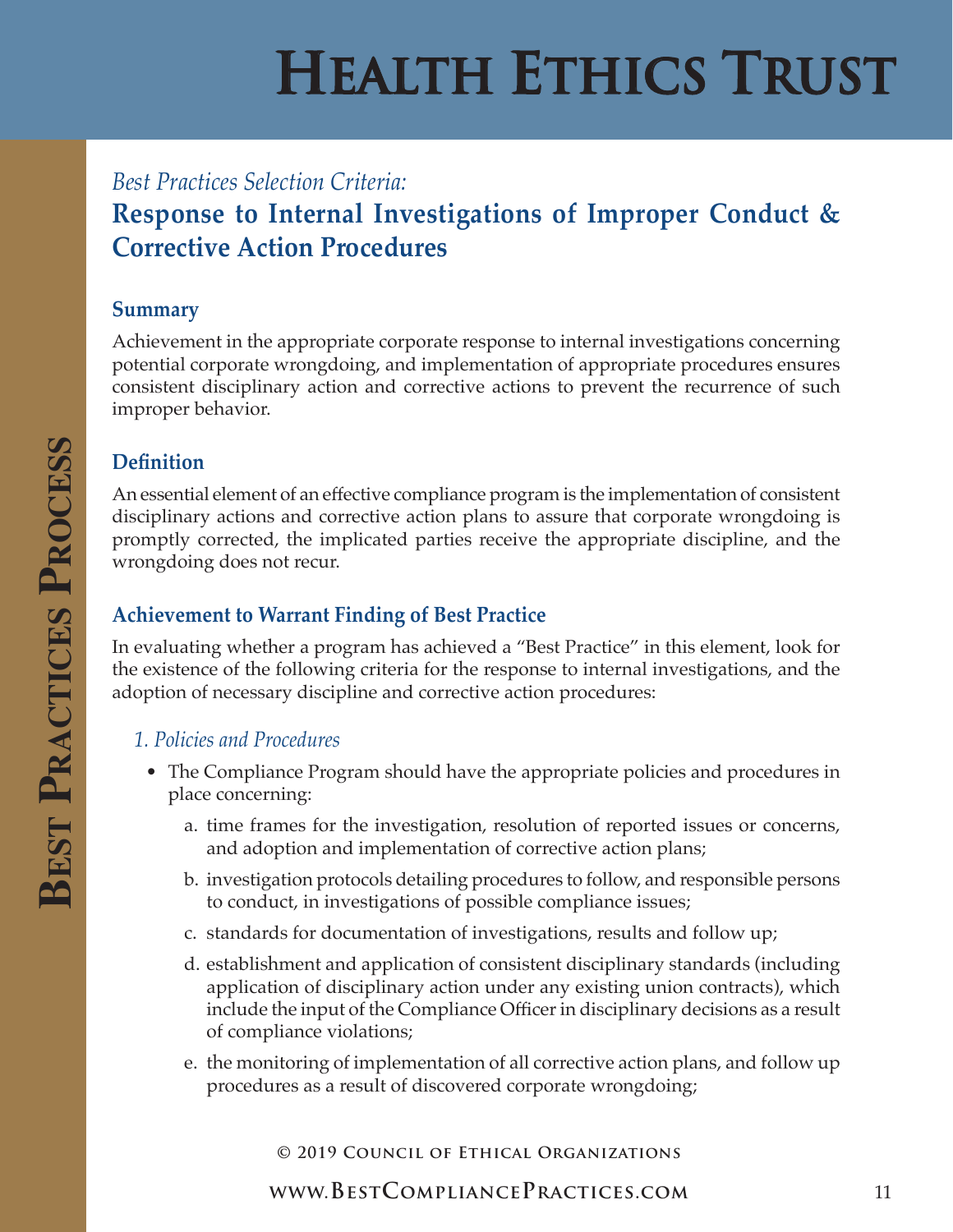- f. resolving compliance issues potentially involving Board members and/or senior executives/officers of organization;
- g. retention of compliance counsel as appropriate;
- h. background and exclusion checking of all employees, physicians and other applicable individuals or organizations.

#### *2. Follow up to Investigations*

- There should be documentary evidence that the compliance program:
	- a. receives all reports of compliance violations in a timely fashion;
	- b. documents all intake, and requests for assistance in the investigation of all compliance violations;
	- c. works with other appropriate departments/disciplines to investigate and resolve concerns (e.g., HR, Audit, Risk Management, etc.);
	- d. coordinates the organization's use of the government sanctions lists to assure employees, physicians and others hired by the organization (or under contract with the organization) are not excluded;
	- e. compiles appropriate data on compliance reports, investigations, and resolution for presentation to Board of Directors/Compliance Committee;
	- f. maintains data base of all investigations including documentation of steps taken, interviews, etc for appropriate retention period.

#### *3. Compliance Program*

- The Compliance Program should:
	- a. assure that all compliance concerns are investigated thoroughly;
	- b. gather and maintain appropriate documentation in a confidential way;
	- c. coordinate all disciplinary actions, following compliance violations, and the creation and implementation of corrective action plans;
	- d. ensure the organization's non-retaliation policy is fully implemented and followed.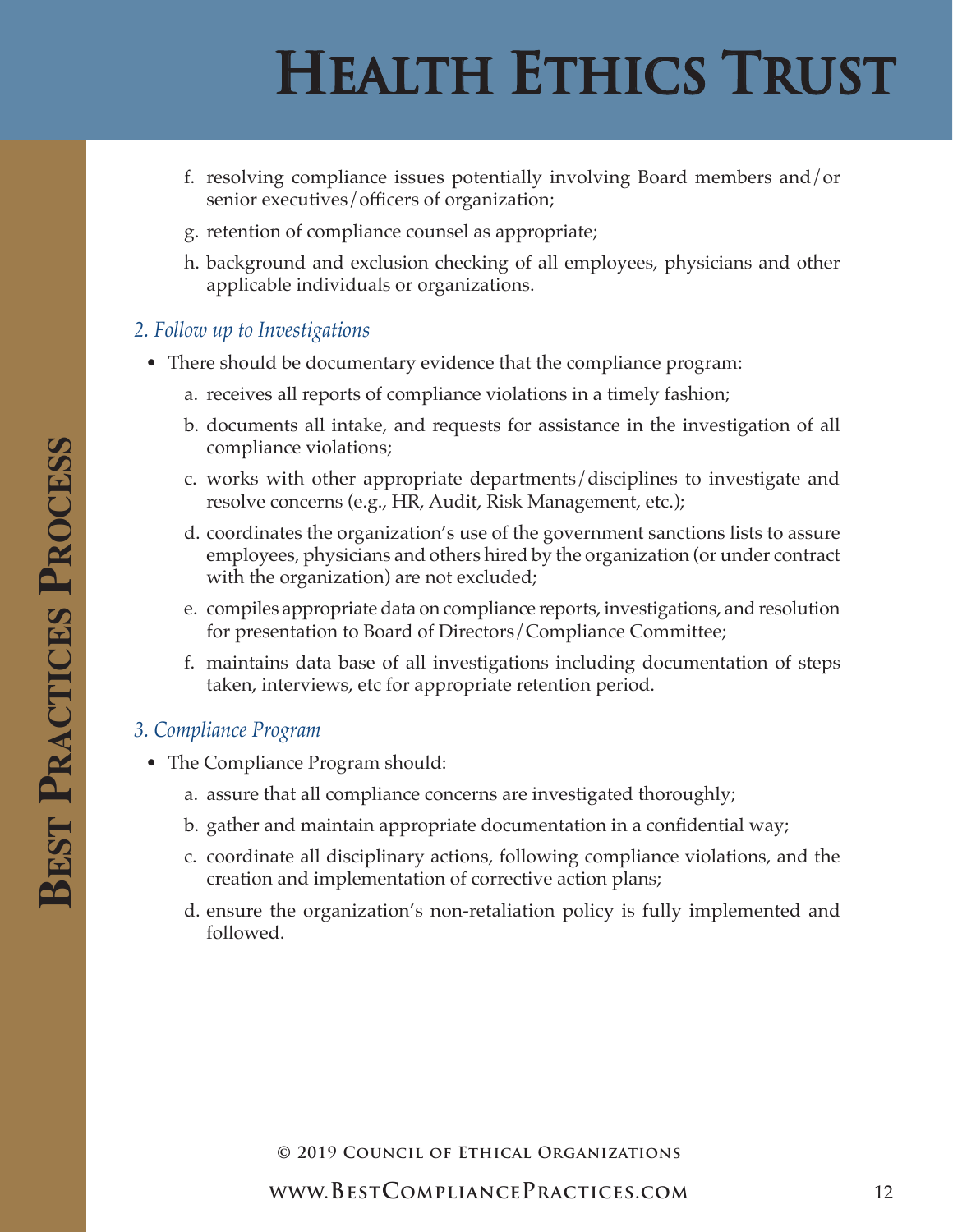### *Best Practices Selection Criteria:* **Compliance Program Assessment**

#### **Summary**

Achievement in the conduct and reporting of the periodic/annual assessment of the corporate compliance program that meets the requirements of element 7 of the "Elements of an Effective Corporate Compliance Program".

#### **Definition**

 The Program Assessment is a periodic review of the progress and/or achievement of the organization's compliance program. This assessment should be conducted by or under the direction of the Compliance Officer, and focus on the organization's implementation of the 7 elements of an effective corporate compliance program.

#### **Achievement to Warrant Finding of Best Practice**

In evaluating whether a program has achieved a "Best Practice" in this element, look at the following criteria for a compliance program assessment:

#### *1. Corporate Governance and Oversight*

- The assessment should demonstrate review of:
	- a. governing charters for the Compliance Officer and other related personnel;
	- b. policies regarding reporting relationships between liaisons and CCO, Compliance Committee, Board of Directors and others with oversight of the program;
	- c. written evidence of high level management support, including Board resolutions, corporate funding of program;
	- d. adequacy of compliance office staff and resources;
	- e. appropriateness of delegated compliance responsibilities.

#### *2. Code of Conduct Review*

- The assessment should:
	- a. adequately review content to assure it provides adequate guidance to employees concerning all major risk areas within the organization;
	- b. review the Code's coverage of laws and regulations affecting the organization;

**© 2019 Council of Ethical Organizations**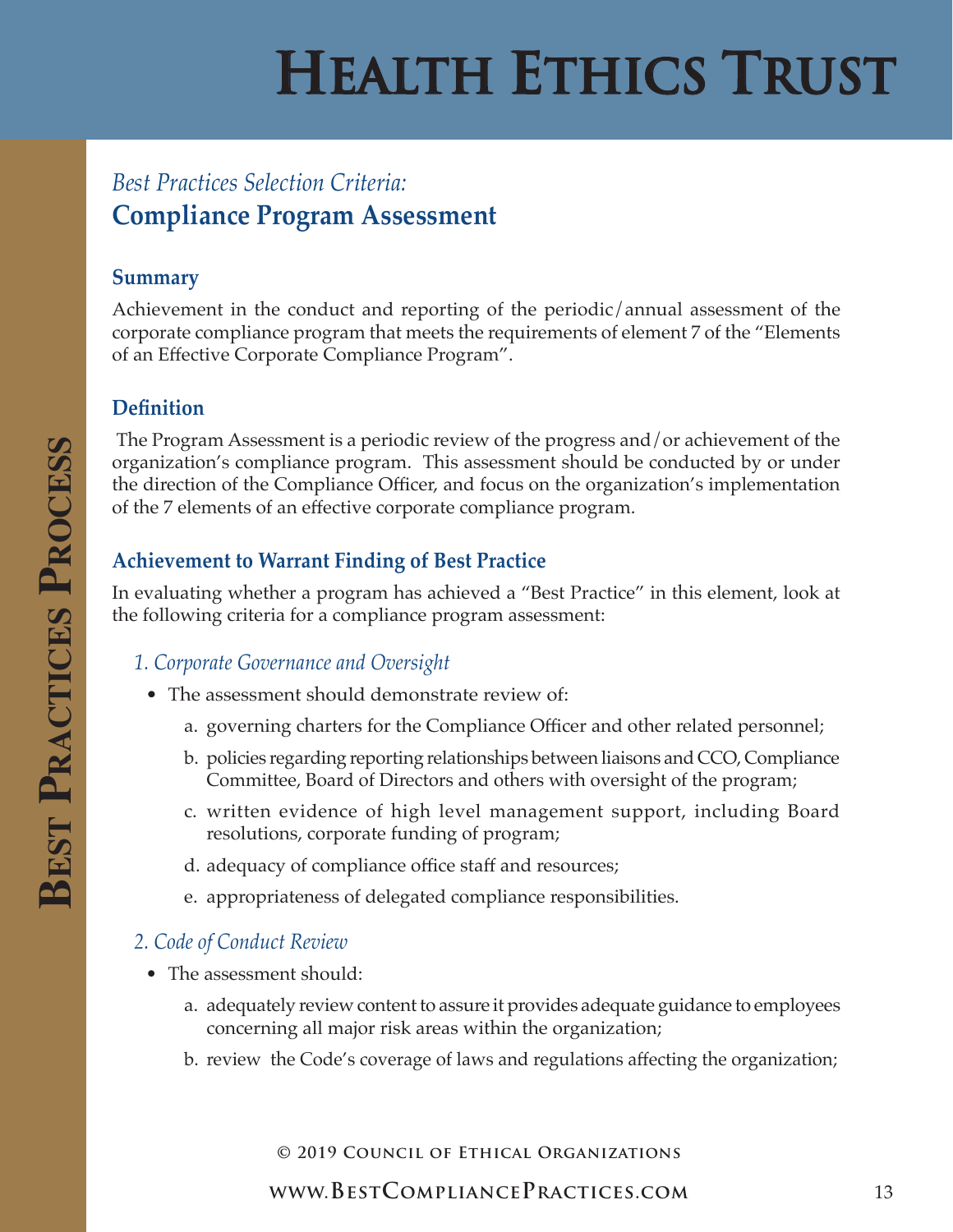- c. include review of such important Code topics as documentation, billing and coding, conflicts of interest, workplace environment and safety, HR issues, provider relationships, gifts and gratuities;
- d. review how the Code has been disseminated, what employees have received it, how receipt is audited, etc.

#### *3. Review of Policies and Procedures*

- The assessment should:
	- a. review the existence and content of policies regarding all major risk areas identified in the Code;
	- b. look for and review Compliance Program related policies and procedures, such as non-retaliation, reporting process, conflicts of interest, charters for the compliance program and compliance officer;
	- c. review operational procedures for accuracy, implementation and employee knowledge of content, including background checks, investigation of incidents, EMTALA, anti-kickback issues, safety, billing and coding.

#### *4. Internal Controls*

- The assessment should determine the adequacy of:
	- a. internal audit reviews in the major compliance risk areas of the operation;
	- b. targeted auditing of billing and coding issues, coverage issues, OIG identified "Fraud Alert" areas and other identified high profile enforcement issues;
	- c. all audit protocols, investigation procedures, and reporting processes;
	- d. compliance office coordination with Legal Department, HR, Internal Audit, Medical Records, etc concerning investigation, and ongoing audit/reviews.

#### *5. Internal Reporting Process*

- The assessment should review and evaluate:
	- a. operation of the confidential phone line (or other formal reporting mechanism);
	- b. use of inhouse/outside resource to operate reporting program;
	- c. training of staff which coordinates phone line and/or receives reports from outside hotline operation;
	- d. procedures used to receive, record and protect information;
	- e. process of investigation and follow up to reports, including providing feedback to callers;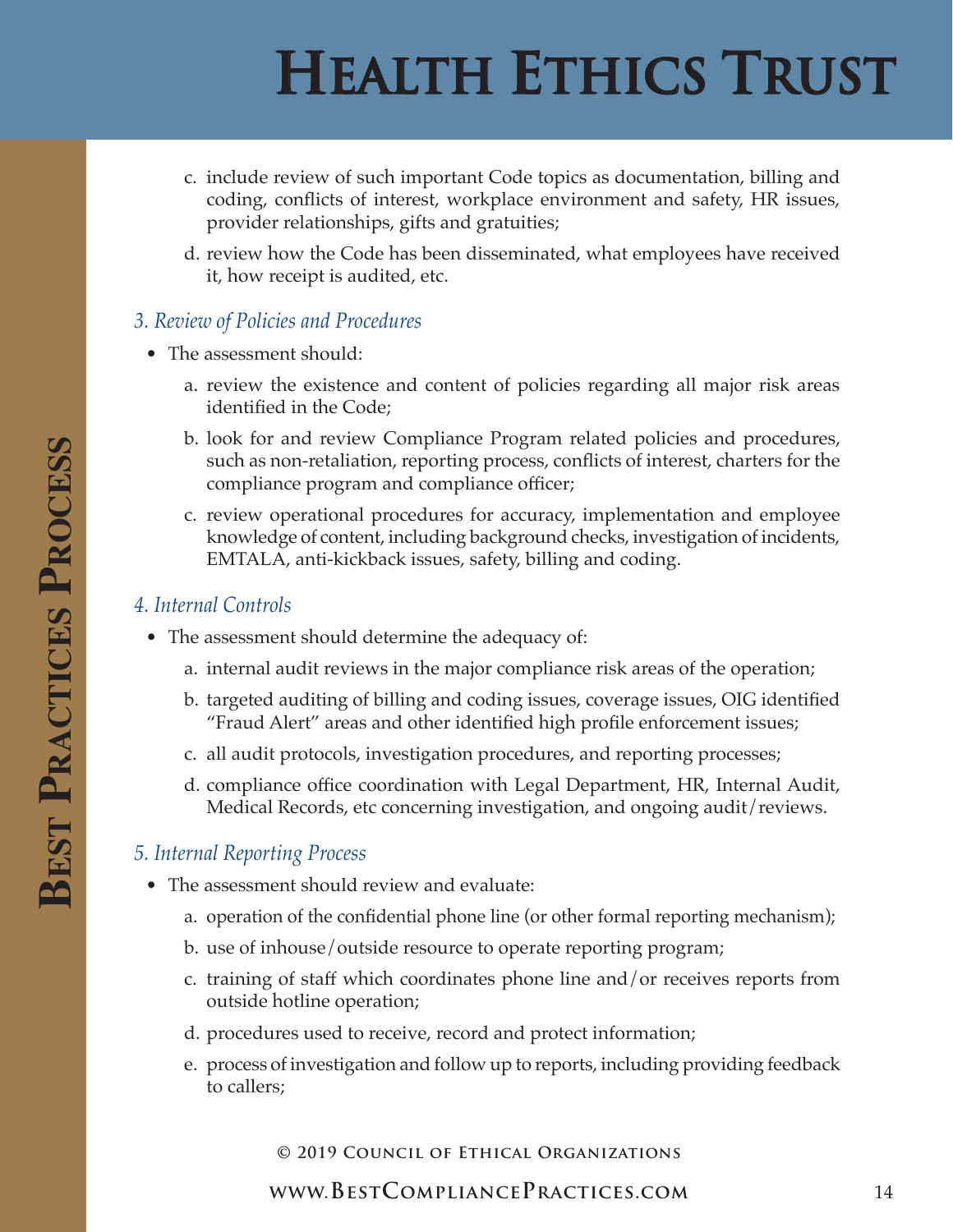- f. other reporting channels within organization, including decision tree steps;
- g. organization's protection of reporters, response to allegations of retaliation.

#### *6. Education and Training*

- The assessment should evaluate:
	- a. content of all compliance training, corporate values focus, company commitment to ethical practices, participation of management in presentation;
	- b. delivery and audit of training program, percentage of employees who received it, support of management/supervisors;
	- c. how training is provided (e.g., face to face training vs electronically), feedback from participants, use of case studies.

#### *7. Corrective Actions*

- The assessment should review and evaluate:
	- a. implementation of corrective action following investigation/determination of violations;
	- b. consistency of all disciplinary decisions;
	- c. timeliness, appropriateness and thoroughness of corrective action;
	- d. record keeping of all disciplinary actions, corrective action plans;
	- e. follow up to, and implementation of all corrective action plans;
	- f. managers and supervisors support of all disciplinary decisions and corrective actions.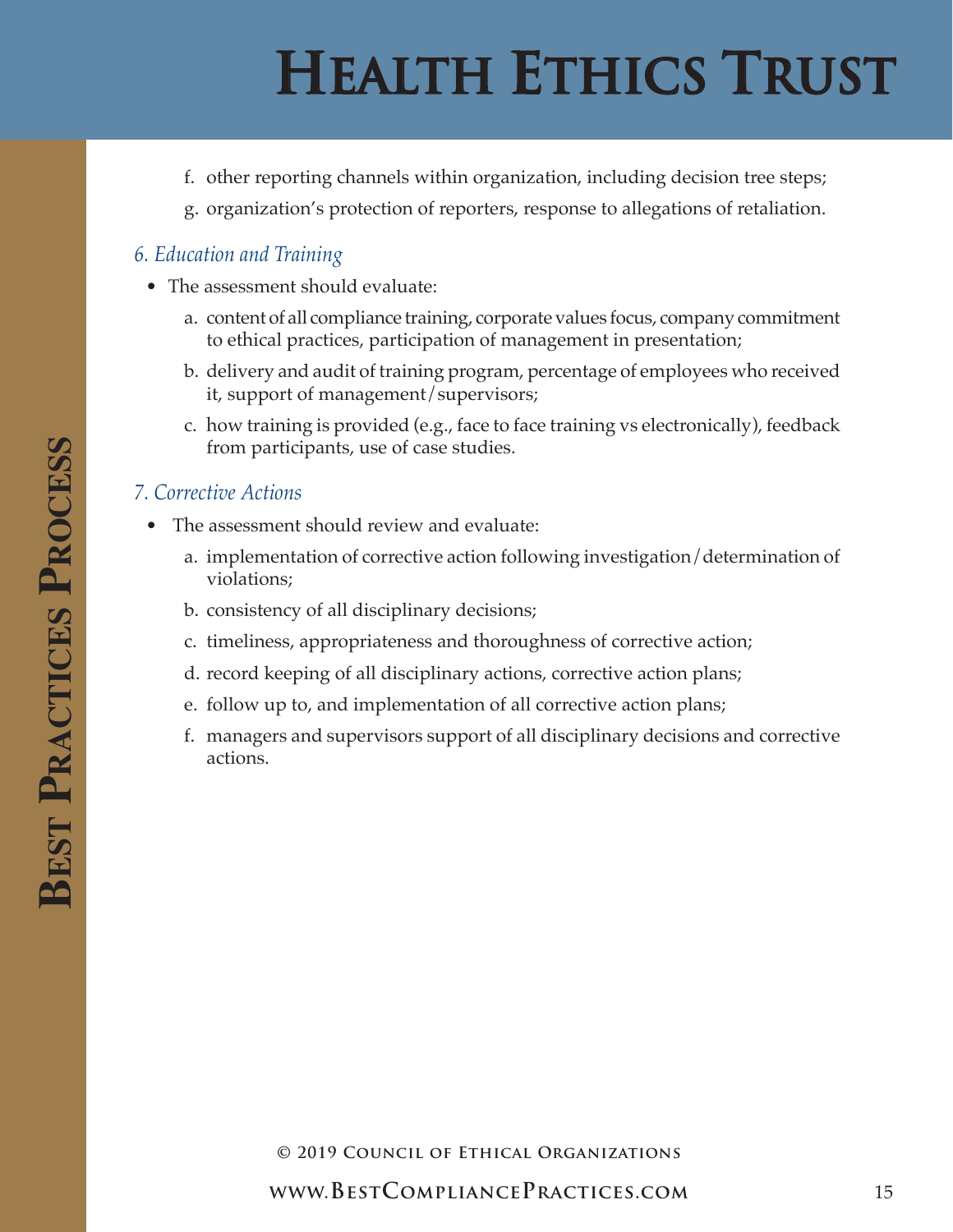### *Best Practices Selection Criteria:* **Vendor Relations**

#### **Summary**

Effective communication with an organization's vendors and business partners regarding the ethical guidelines, internal policies and government regulation related to gifts and business courtesies (including entertainment) helps establish an environment where business decisions are guided by quality, effectiveness and price rather than being influenced by inducements.

#### **Definition**

An essential element of an effective compliance program is the establishment of appropriate policies regarding vendor relations, communication of these policies to employees, vendor and business partners, mechanisms to monitor adherence and procedures for intervening when policies are not followed.

#### **Achievement to Warrant Finding of Best Practice**

In evaluating whether a program has achieved a "Best Practice" in this element, look for the existence of the following criteria:

#### *1. Policies and Procedures*

- There should be written policies and procedures that establish:
	- a. guidelines that define in specific terms what is acceptable and not acceptable with respect to gifts and business courtesies. Guidelines should reflect current standards in the industry (e.g., AMA Guidelines for physicians). It is preferable for terms like "nominal" to be specifically defined as they may have different meanings to different individuals;
	- b. definitions of the types of individuals and entities included under organizational policies and procedures on vendor-related issues;
	- c. policies should be consistent with related policies dealing with issues such as: contracting with third parties, company assets, political activities and public affairs, grants and sponsored trips, sales and marketing practices, conflicts of interest, prohibition of bribes and other corrupt practices;
	- d. an approval process for both the offering and accepting of gifts and gratuities;
	- e. communication mechanisms for employees to report violations of policy or to ask questions or for guidance;

**© 2019 Council of Ethical Organizations**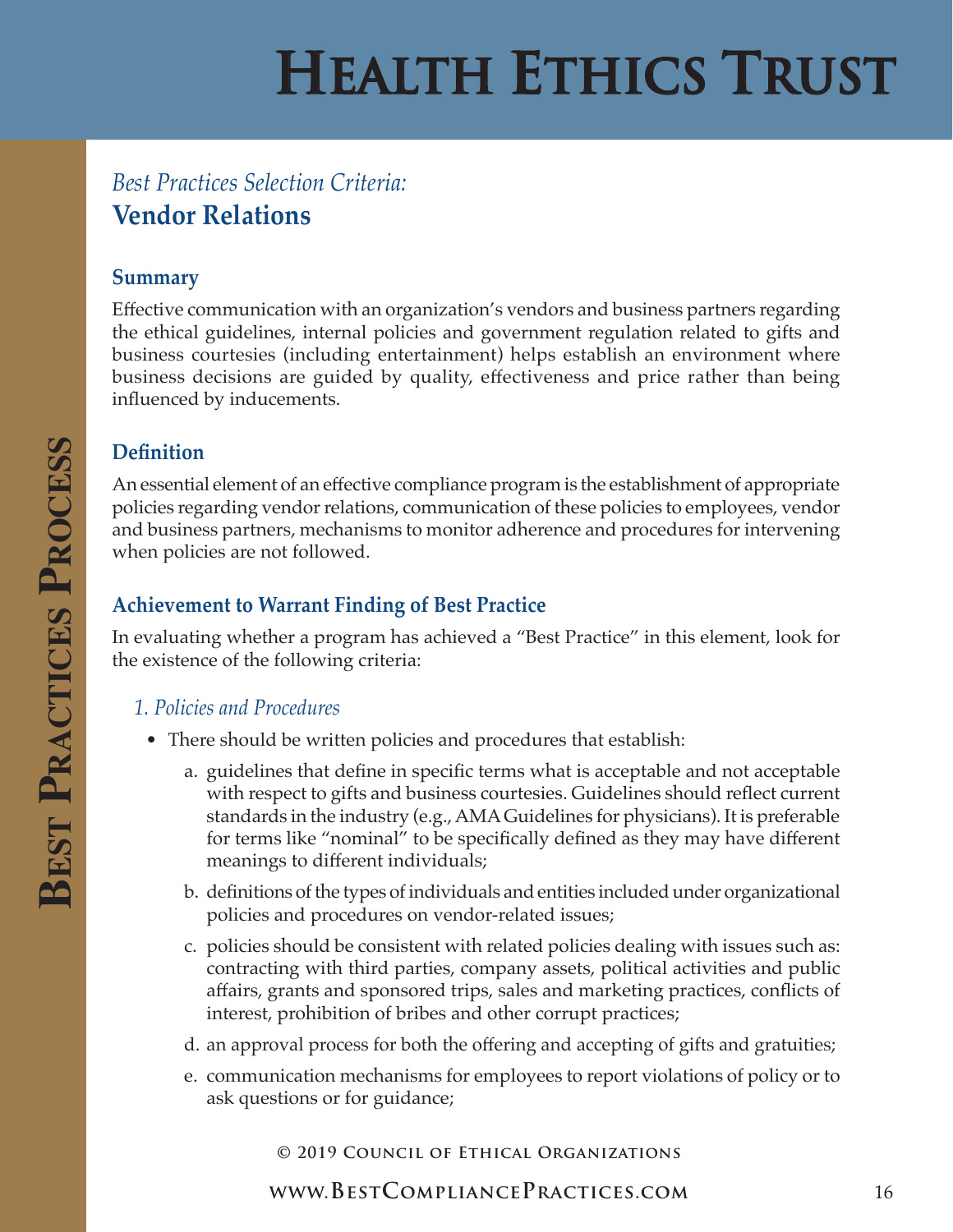- f. effective communication mechanisms for vendors and business partners to report violations of policy or to ask questions or for guidance;
- g. a process for distributing the policies to vendors and business partners and for them to acknowledge their understanding and agreement to abide by the policies as a requisite condition for their doing business with the organization;
- h. processes for checking vendor misconduct or exclusion/debarred status prior to entering into contractual arrangements;
- i. processes to disclose and to mitigate potential conflicts of interests (e.g., Board, senior executives; employees);
- j. education and training regarding the policies and procedures related to vendor relations is provided to all employees and is documented;
- k. clarification on the roles of each department (such as legal counsel, audit, finance, compliance and human resources) with regard to oversight and enforcement of policies related to vendor relations;
- l. Agreed processes for relationships between vendors and fundraising foundations which are part of the health care organization. Donations given to foundations should not influence contract decision making processes.

#### *2. Documentary evidence*

- There should be written evidence of the following:
	- a. disciplinary actions taken against employees or staff for violation of policies and procedures. This evidence should support that disciplinary action is applied consistently across all job roles and functions within the organization;
	- b. integrity/compliance training of employees which reinforces the company's commitment to integrity in all its business and financial transactions and the importance of employee compliance with company policies and procedures. This education to include the policies regarding vendor relations and methods of reporting concerns;
	- c. checks of vendors against the debarred contractor list or for records of prior misconduct;
	- d. targeted technical compliance training of appropriate individuals to reinforce the compliance obligations of Board members, senior management, and employees endowed with discretionary authority or fiduciary responsibility or who have responsibility for areas of significant compliance risk to the organization;
	- e. discipline-specific training for employees performing internal audit and internal control review functions;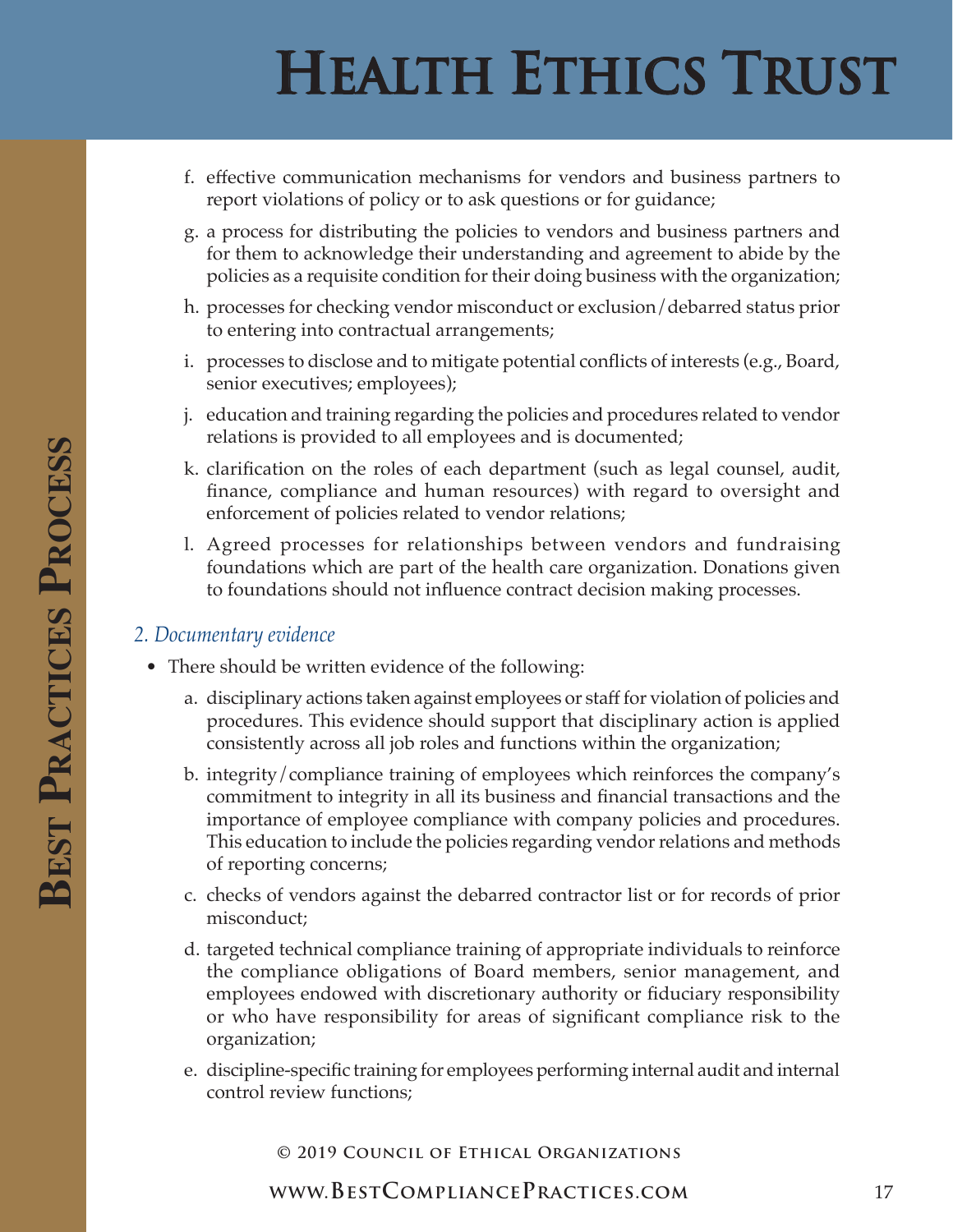f. concerns reported to the Hotline or other appropriate mechanisms are investigated and appropriate action is taken as needed.

#### *3. Role of Compliance Function*

- The Compliance/Integrity Officer should be able to demonstrate that:
	- a. the organization establishes and updates compliance training courses relating to vendor relations and the offer and acceptance of business courtesies or gratuities;
	- b. the Compliance Office resolves employee and supplier questions and/or concerns relating to vendor relations and business courtesies or gratuities;
	- c. the Compliance Office or other relevant staff function investigates and resolve allegations of misconduct concerning vendor or supplier relationships and compliance with organizational policy relating to business courtesies or gratuities.
	- d. relevant compliance risk areas such as strategic procurement agreements and business courtesies or gratuities policy compliance are included in the organization's annual audit plan;
	- e. the organization has policies and procedures governing procurement, supply chain management and/or vendor relations as well as for the offering/ accepting of business courtesies or gratuities that are updated to reflect changes in relevant laws and regulations such as the Anti-Kickback Act;
	- f. the organization has a policy or process governing disclosure(s) to relevant U.S. Government agencies of violation(s) of such laws as the Anti-Kickback Act;
	- g. the organization has a process for ensuring that no current or candidate supplier or vendor is barred or suspended from participating in or receiving any U.S. Government funds in the performance of a procurement and/or contract action;
	- h. the organization has a process for periodically (e.g., annually) reminding vendors or suppliers of relevant laws, regulations and policies governing vendor or supplier relationships, including permissible business courtesies or gratuities, and the penalties for violating them.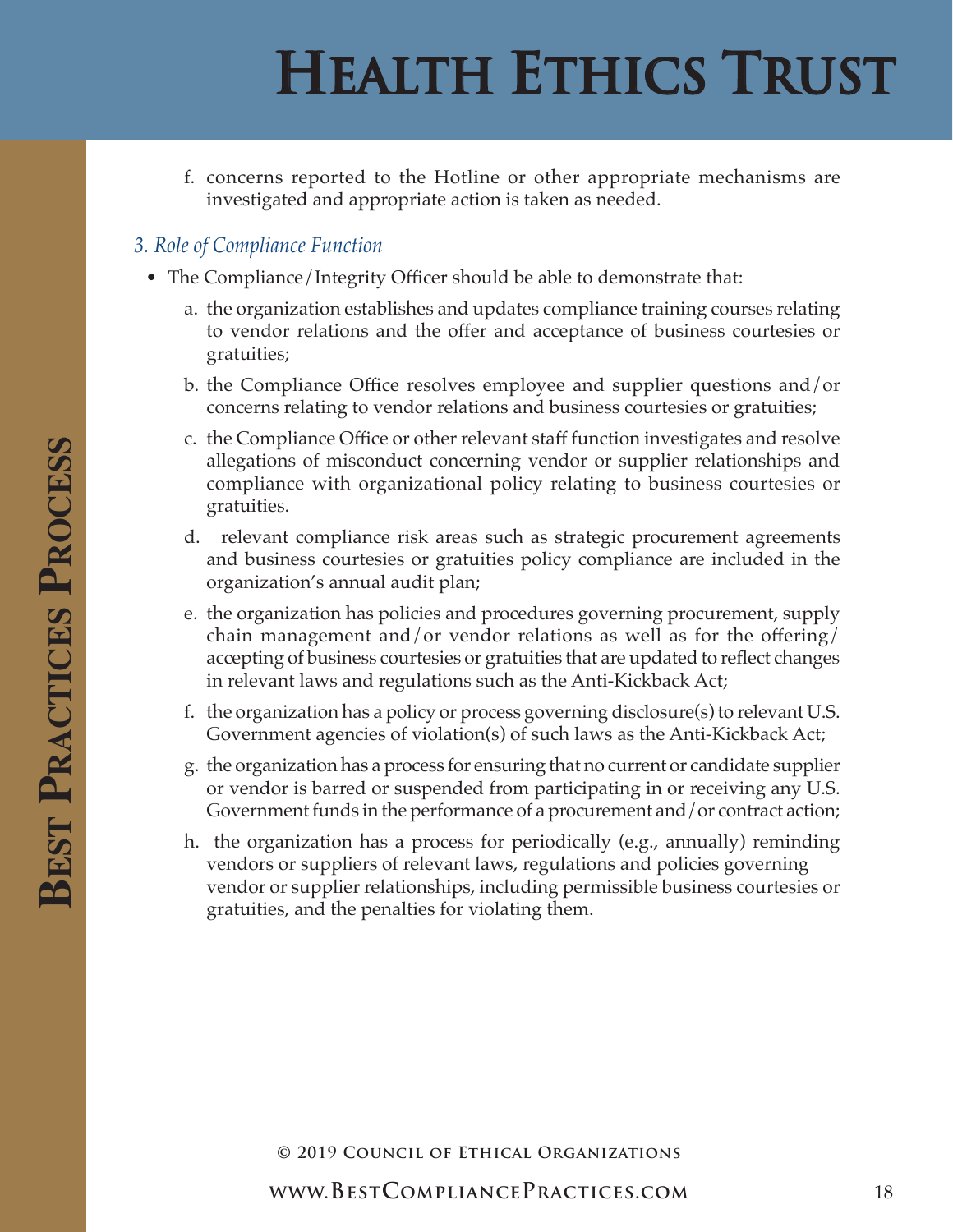#### *Best Practices Selection Criteria:*

### **Compliance Function Involvement In Patient Safety & Medical Error Reduction**

#### **Summary**

Patient safety is a critical aspect of health care delivery. Health care facilities have an obligation to provide a safe environment in accordance with their ethical commitment to quality patient care. The impetus to adopt systematic and pro-active approaches for improving patient safety and reducing medical errors is increasing. Government agencies, such as HHS OIG and CMS, and industry associations such as AHA, have raised the profile on the importance of implementing distinct processes to improve quality of care and patient safety. Accreditation bodies such as JCAHO are also making formal patient safety and medical error reduction programs a part of accreditation requirements.

Patient safety is not an issue that can be addressed in isolation. Effective initiatives to improve patient safety are organization wide and multi-disciplinary. Accordingly*, the health care compliance function has an important contribution to make to an organization's efforts to improve patient safety and reduce medical errors.* This contribution is consistent with the compliance function's commitment to enhance quality of care through system oriented efforts to foster organizational cultures which support ethical and legal conduct. These best practice criteria seek to recognize some of the innovative and diverse ways health care compliance can assist in the enhancement of patient safety and quality of care.

It is important to note that the establishment of formal patient safety programs in most health care organizations is a relatively new phenomenon. As such, the exact involvement of the compliance function in these initiatives is still evolving. *It is anticipated that these current best practice criteria will change as the role of the compliance function in patient safety programs becomes more defined with time.*

#### **Definition**

Effective efforts to improve patient safety and reduce medical errors depend on integrated, organization-wide initiatives that are strongly and visibly supported by leadership. The emphasis should be on developing a culture of safety where the focus is on improving systems rather than blaming individuals. Processes and internal control systems should be established to both prevent and detect medical errors. All areas and functions of the health care organization have a role to play in enhancing patient safety.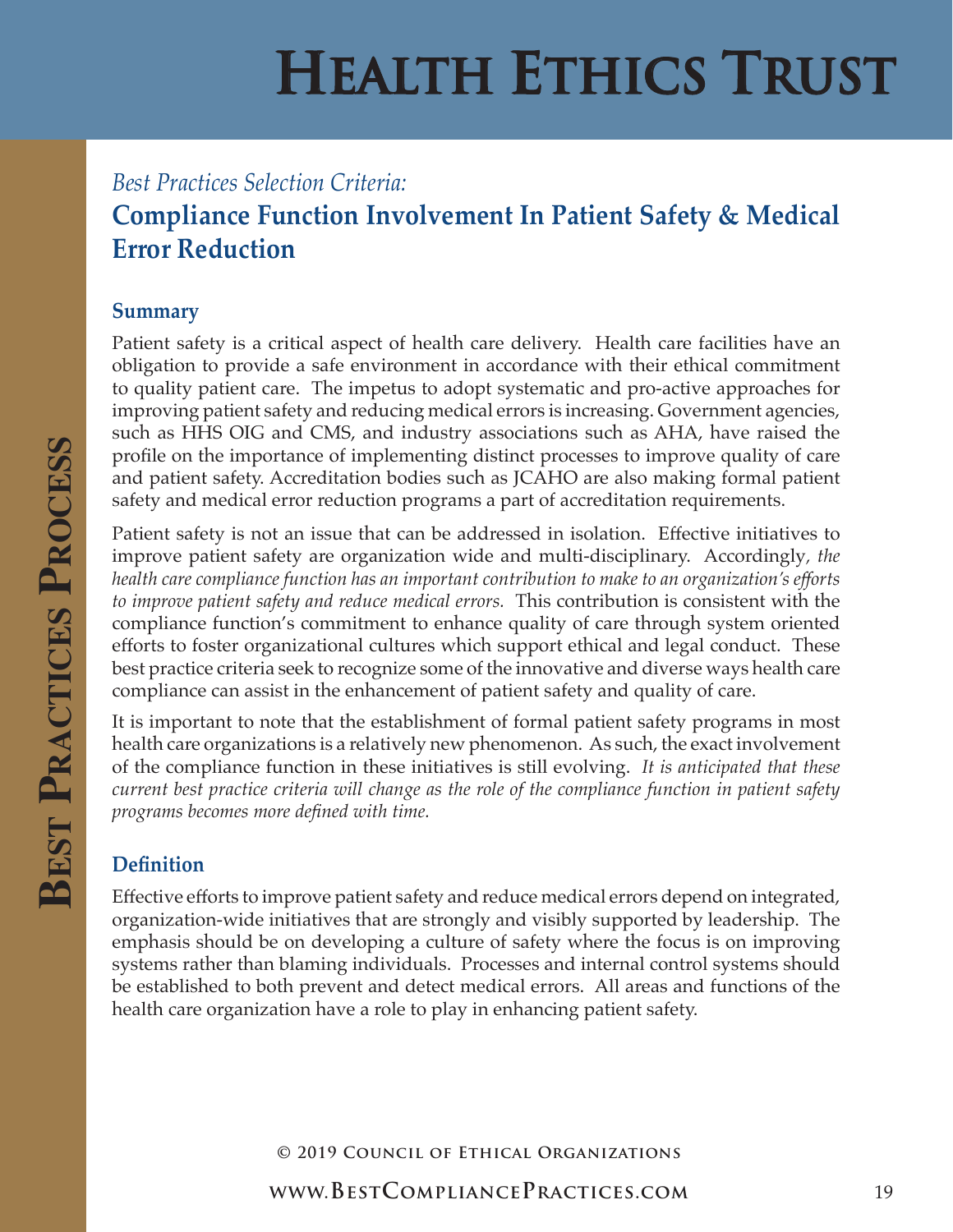#### **Achievement to Warrant Finding of Best Practice**

The "Best Practice" criteria below describe the type of contribution a compliance officer could make to their organization's efforts to improve patient safety. These criteria will be used for evaluation of nominations in this area.

*Please note: These criteria are not intended to suggest that the compliance officer should have primary responsibility for overseeing the organization's patient safety program or initiative*. However, they do recognize that the expertise, skills and experiential knowledge developed while undertaking the compliance role are aligned to those required to establish an effective patient safety and medical error reduction program. Notably, *effective* compliance efforts and patient safety efforts share the following commonalities: (1) a strong system oriented approach; (2) mission driven and values-based; (3) promote and improve quality of care; (4) require strong, visible leadership support and appropriate governance structures; (5) need to be integrated within an organization and become part of the organizational culture; (6) should be supported by appropriate policies, procedures and mechanisms for reporting and disclosures of sensitive information, etc. These commonalities mean that the compliance officer is uniquely placed to make a useful contribution to their organization's efforts to improve patient safety and reduce medical errors.

#### *Compliance Officer Role:*

- The compliance officer should:
	- a. be a member of the organization's patient safety committee. The committee should be multi-disciplinary and include representation from senior management, and key functional areas including compliance, quality, risk management, medical, nursing and maintenance;
	- b. contribute to the development of the organization's strategic plan to improve patient safety and reduce medical errors;
	- c. provide guidance or assist in the development and implementation of appropriate systems and internal controls to prevent and detect medical errors and patient safety problems, including development of performance measures, analysis of outcomes and implementation of remedial actions;
	- d. emphasize the links between patient safety efforts and the organization's compliance efforts (e.g., emphasize the common goals to improve quality of care);
	- e. promote patient safety and medical error reduction as a part of compliancerelated education initiatives and compliance-related communications including newsletters, posters and web pages;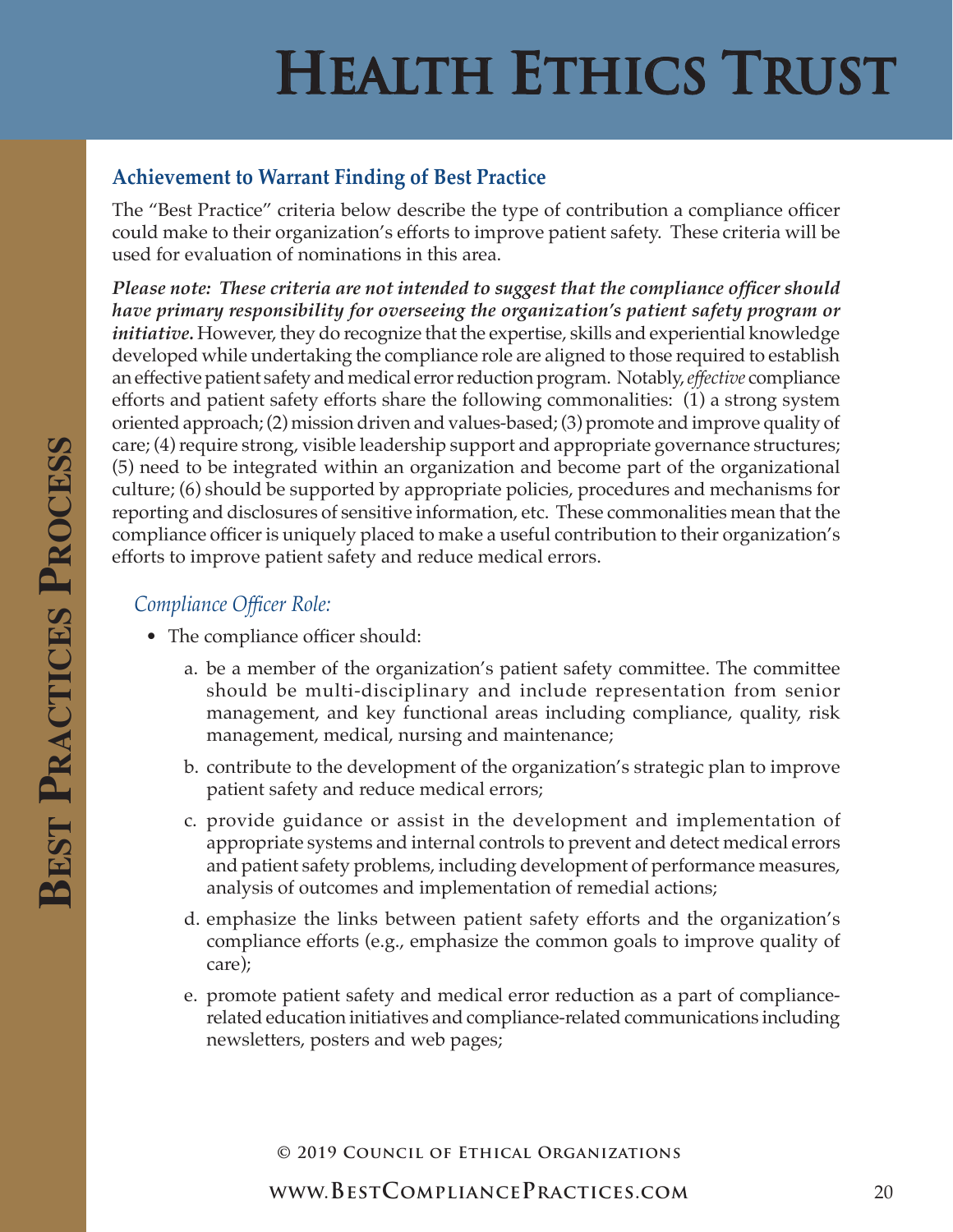- f. assist in the development of an organizational reporting mechanism for patient safety concerns and medical errors. This should include guidance on related policies and procedures such as non-retaliation policies, reporting requirements (internal and external), disclosure of issues to patients and families, and handling of sensitive disclosures by medical staff (especially those which may impact on licensure or credentials), and investigations following reports. It may be appropriate to utilize some of the pre-existing compliance policies and procedures in this area, for example, a consistent non-retaliation policy that applies to use of all reporting mechanisms is preferable. In some cases the pre-existing compliance reporting mechanism (e.g., hotline) may also be used for patient safety reports, and in these cases, relevant policies and procedures should be amended accordingly;
- g. support leadership and governance efforts to promote the enhancement of patient safety;
- h. support and promote the sharing of information and beneficial practices related to patient safety and medical error reduction;
- i. provide oversight to assure compliance with applicable patient safety and medical error reduction regulations, laws and standards, including requirements of government agencies and accreditation bodies. The compliance officer should be prepared to provide oversight and correction in any case in which normal organizational processes (e.g., line of command or incident reporting processes) have failed;
- j. include patient safety and medical error reduction issues as part of routine compliance audits and compliance risk assessments;
- k. ensure that in teaching institutions the patient safety and medical error reduction program/initiative addresses activities of medical students;
- l. ensure that patient safety and quality of care issues (considered as part of medical appointment and re-appointments.)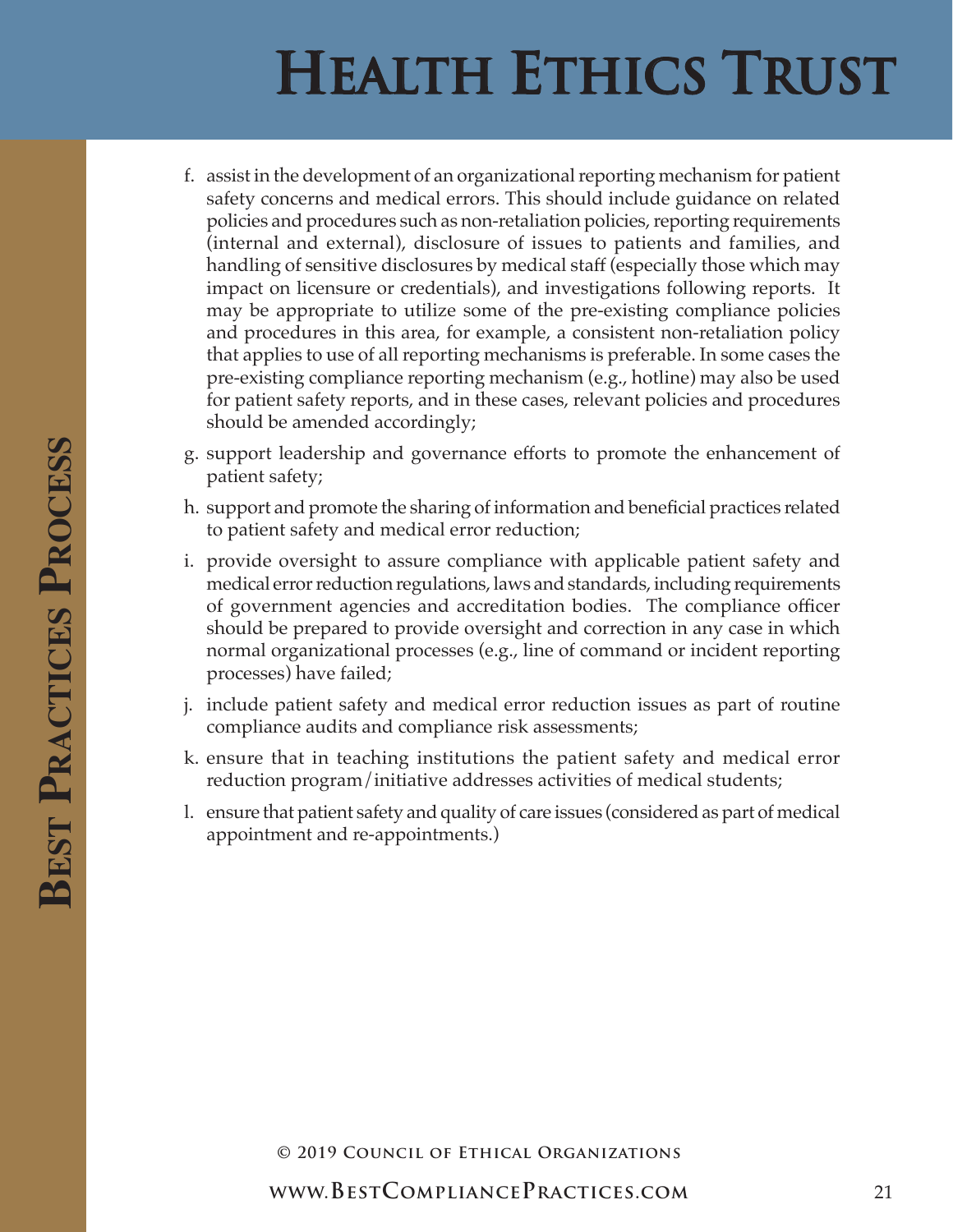### **Past Award Winners**

#### **2016**

**Baptist Health South Florida**  *Risk Assessment Methodology*

**Blue Cross Blue Shield of Michigan**  *Compliance Risk Assessment and Compliance Plan*

**Health Care Service Corporation**  *Effective Collaboration in the Fight Against Health Care Fraud, Waste, and Abuse*

**HealthTexas Provider Network**  *Becoming a Best Practice Compliance Program by Being Physician-Driven*

**Legacy Health**  *Compliance Education*

**Maxim Healthcare Services** *Legal Billing Analysis*

**NHS Human Services, Inc.**  *Quality and Compliance Organization*

**Northwell Health**  *Professional Fee Coding and Billing Practices*

**Northwell Health**  *Identity Theft Prevention Program*

**PGBA** *Utilizing Staff Creativity to Promote Compliance Awareness*

**UPMC Insurance Services Division** *Policy and Procedure Management Program*

### **2015**

**Blue Cross and Blue Shield of Alabama and Florida Blue** *Peer-to-Peer Compliance Program Effectiveness Audits*

**BlueCross BlueShield of Tennessee** *Records & Information Management Compliance; Conflict of Interest & Training Efficiencies*

**Community Medical Centers**  *340B Compliance Program*

**Health Care Service Corporation**  *Privacy Awareness and Breach Prevention*

**Maxim Healthcare Services** *Auditing and Monitoring; Claims Testing; Issues Management*

**North Shore-LIJ Health System**  *Facility Coding Controls*

**PGBA** *Reimagining Risk Assessment*

**Royal Philips, N.V.**  *The Philips Legal Compliance App*

**Wound Care Specialists** *Compliance by Collaboration*

**© 2019 Council of Ethical Organizations**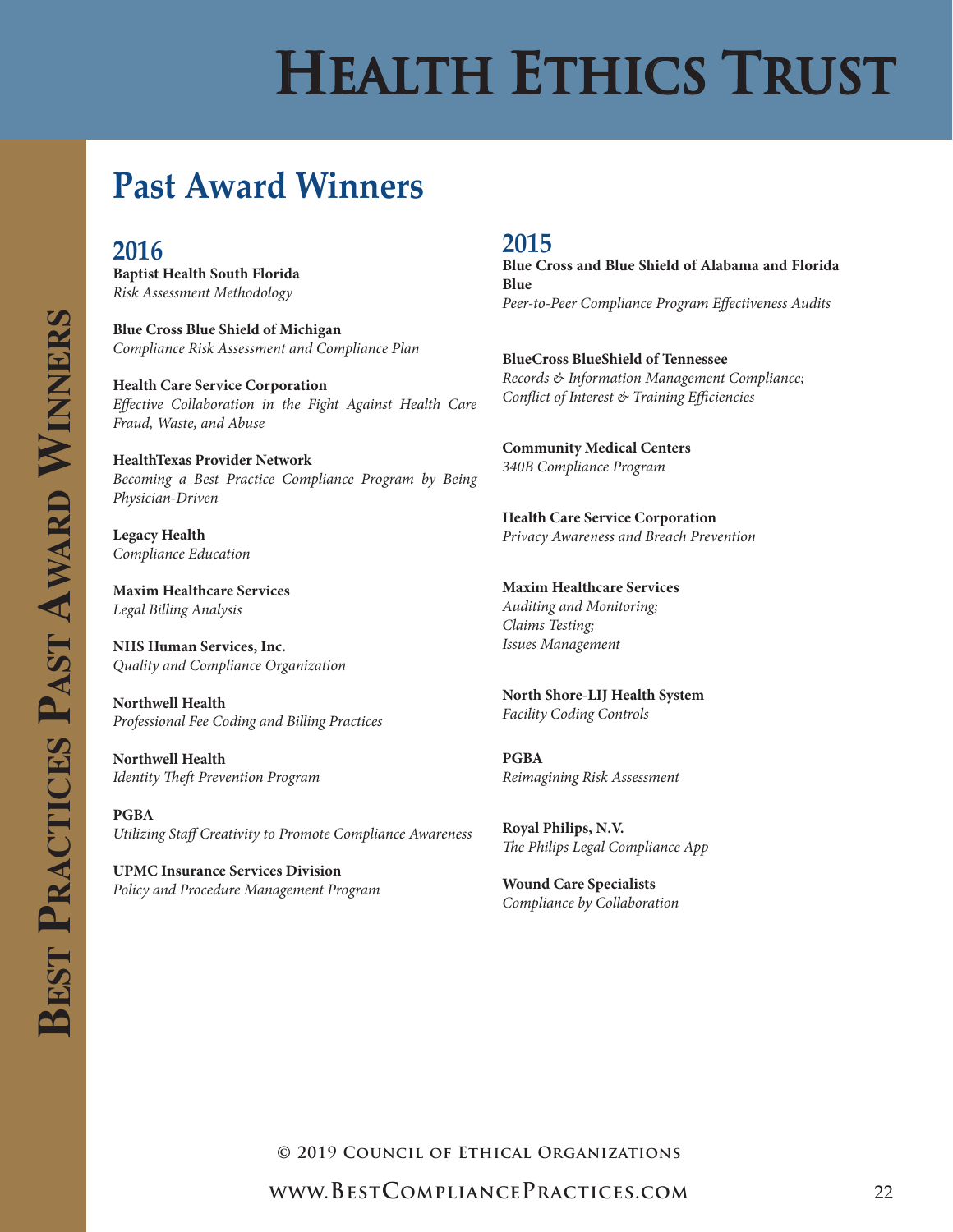#### **2014**

**Cahaba Government Benefit Administrators** *Conflict of Interest Mitigation and Monitoring*

**CGS Administrators, LLC** *Project Administrators Role*

**Community Medical Centers** *Physician Compensation Arrangements Contracting Compliance*

**Covenant Health** *Corrective Action Planning*

**Health Care Service Corporation** *Computer-Based Training for Members of the Board*

**Houston Methodist** *Effective Monitoring and Assessment Program*

**Maxim Healthcare Services** *Ethics Education and Training Program*

**National Government Services, Inc.** *Conflict of Interest Monitorin*

**NHS Human Services** *Prevention of Fraud, Waste and Abuse*

**North Shore-LIJ Health System** *HIPAA Implementation*

**PGBA** *Multi-Purposing Resrouces*

**UPMC Insurance Services Division** *Corporate Compliance Records Management Program*

**Veterans Health Administration**

*Virtual Onboarding Training Plan for Compliance Officers*

**WellPoint, Inc.** *Making the Most of OCR Audit Preparation; Regulatory Exam Monitoring Process; COI Process*

#### **2013**

**BCBSM Business Compliance Oversight Office** *Management of Patient Protection and Affordable Care Act*

**Cahaba GBA** *The Integration of Quality in Compliance*

**CaroMont Health** *Quarterly Provider Documentation and Coding Reviews*

**CGS Administrators, LLC** *Conflict of Interest Process*

**DaVita Healthcare Partners Inc.** *Compliance Training Program*

**Department VA- VISN 6** *Vender Relations with Compliance Privacy, Information Security, and Records Management Programs*

**© 2019 Council of Ethical Organizations**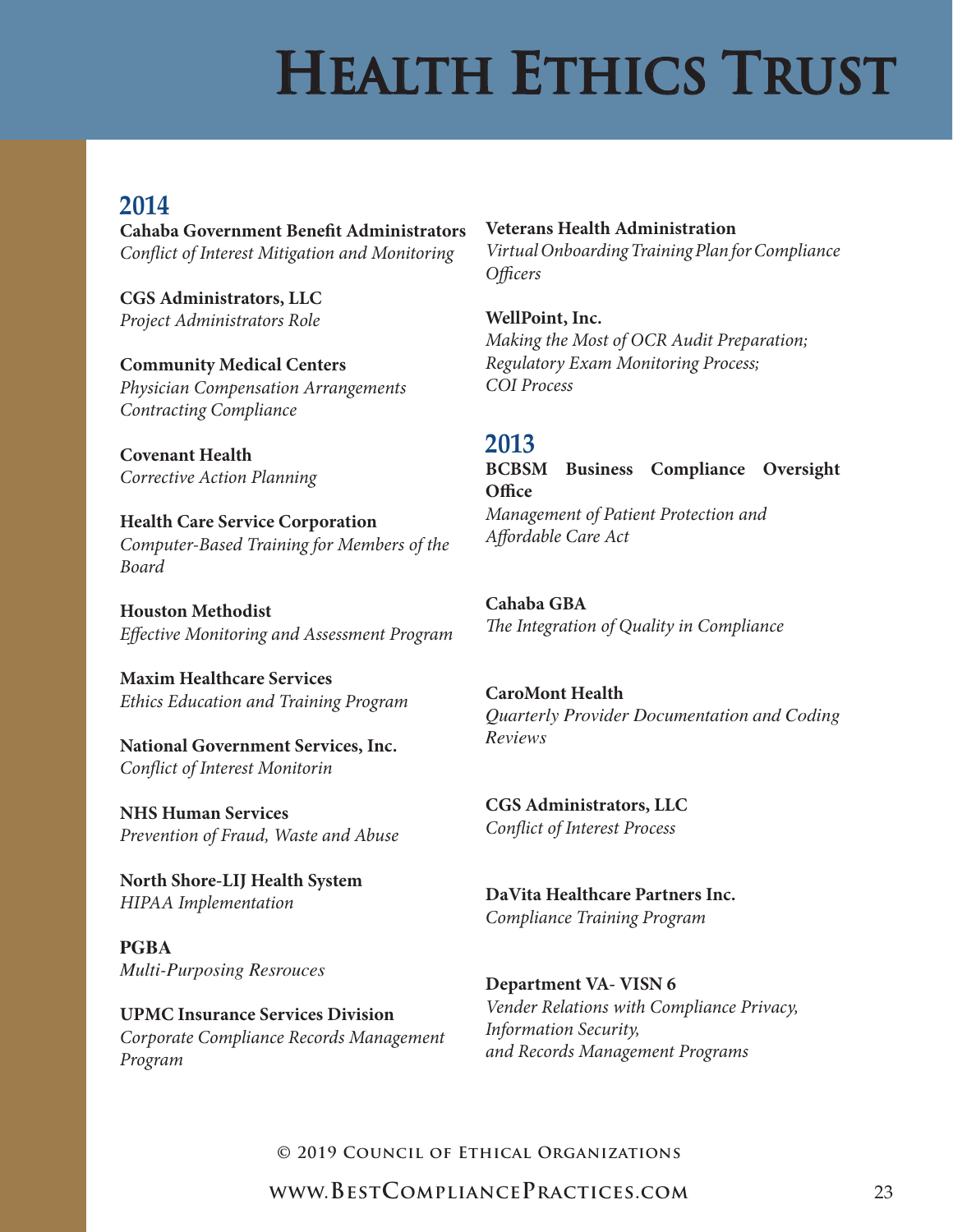#### **Florida Blue**

*Internal Investigation of Improper Conduct and Corrective Action Procedures*

**Health Care Service Corporation** *Code of Conduct Education Training*

**PGBA, Inc.** *Annual Compliance Survey and How it Affects the Annual Incentive for Management*

**National Government Services, Inc.** *Innovative Online New Hire Training*

**NHS Human Services, Inc.** *Integrating Internal Controls and Quality of Care when Opening, Closing, or Modifying Revenue Systems*

**North Shore-LIJ Health System** *Trustee Compliance Training, Education, and Governance*

**WellPoint, Inc.** *Risk Management Program External Audit Process First-Tier, Downstream, and Related Entities Oversight Program*

#### **2012**

**Adventist Health** *Physician Payment Audit Process*

**Baylor Health Care System** *Conflict of Interests Management Program*

**Blue Cross and Blue Shield of Tennessee** *Compliance Inquiry Management Program*

**Blue Cross and Blue Shield of Tennessee** *Education and Training*

**Bon Secours Health System** *Compliance Education Program*

**Cahaba GBA, LLC** *Communication and Training Program*

**CaroMont Health** *Corporate Responsibility Education and Awareness*

**Florida Blue, Florida's BCBS Plan** *Compass Program, Code of Ethical Business Conduct*

**Health Care Service Corporation** *Compliance By Design Program*

**National Government Services** *Disclosure of PHI Reporting Procedure*

**NHS Human Services** *Quality and Compliance*

**North Shore LIJ Health System** *Compliance Risk Assessment*

**OSU Physicians, Inc.** *Compliance Audit Program*

#### **UPMC Insurance Services Division**

*Corporate Compliance Training Program*

**© 2019 Council of Ethical Organizations**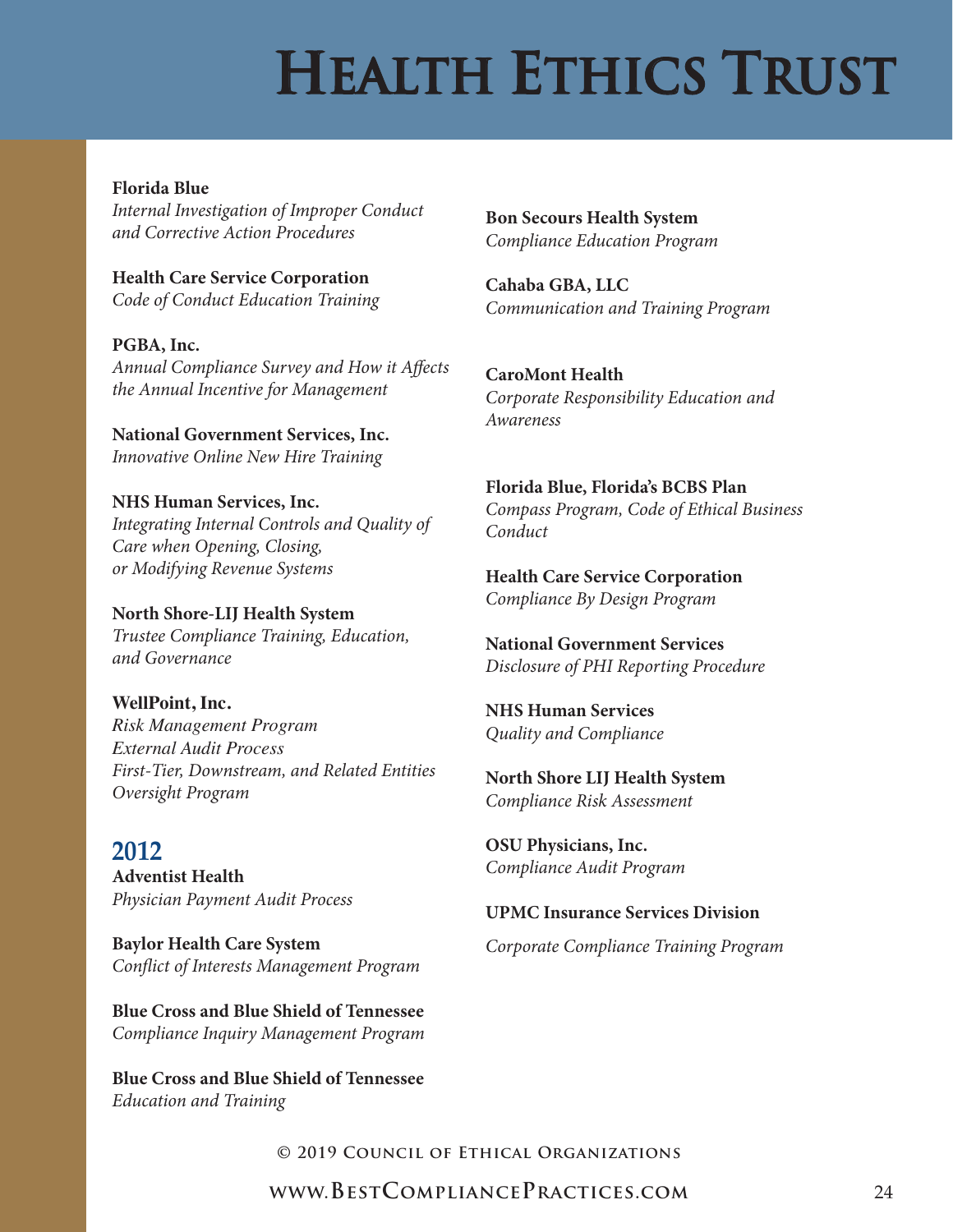### **2011**

**Blue Cross and Blue Shield of Florida** *Using Technology to Improve Compliance Program Performance*

**Cahaba GBA** *Compliance Training*

**CareFusion Corporation** *Internal Reporting System*

**Covenant Health** *Sanctions Checking Process*

**Health Care Service Corporation** *Corporate Compliance Ambassador Program*

**Massachusetts General Hospital** *Integrating Compliance, Quality & Patient Safety*

**National Government Services, Inc.** *Associate Culture and Empowerment (ACE) Program*

**NHS Human Services** *Assessing Compliance Risks; Code of Conduct*

**North Shore LIJ Health System** *Annual Training; Vendor Relations Program*

**Palmetto GBA** *Improper Access to PHI and PII Reporting Process*

**Premier Health Partners** *Physician Compensation Management Process*

**SummaCare, Inc.** *Code of Ethical Conduct* **University of Connecticut**

*Governance, Oversight & Self-Assessment; Monitoring Financial COI in Research*

#### **Veterans Health Administration**

*Compliance and Business Integrity Metrics Framework*

**Veterans Health Administration: VISN 16** *Integrating Audit & Internal Controls with Ethics and Compliance*

**© 2019 Council of Ethical Organizations**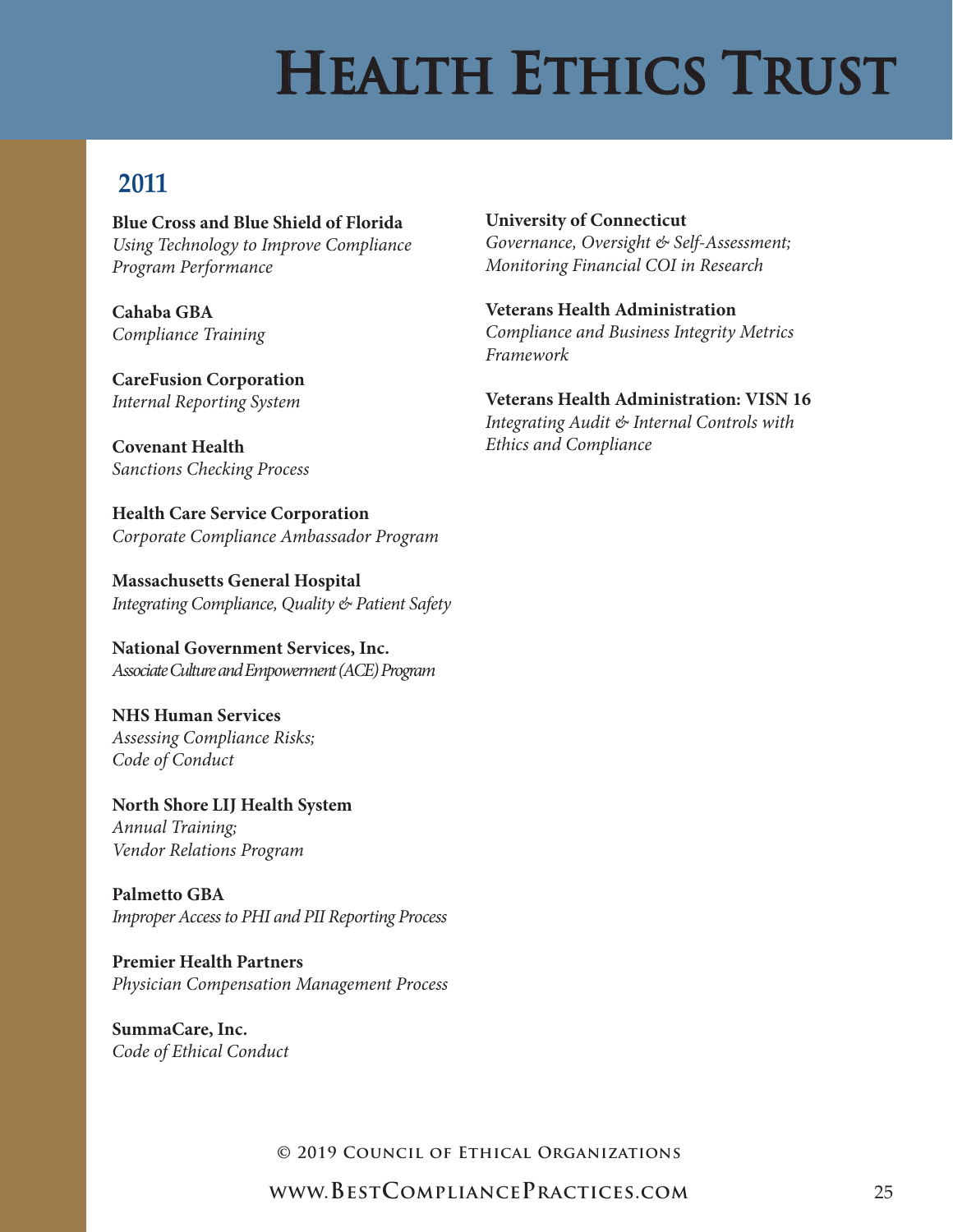### **2010**

**Bon Secours Health System** *Conflict of Interest Process (COI)*

**Covenant Health** *Dashboard, Investigation Tracking System*

**Carefusion Corporation** *Code of Conduct*

**Health Care Service Corporation** *Fraud, Waste, and Abuse Program*

**National Government Services** *Compliance and an Established Partnership with Management Response to Internal Investigations*

**NHS Human Services** *Integrity Education Program Response to Internal Investigations of Improper Conduct & Corrective Action Process*

**Sharp Healthcare D***ata Mining & Data Analytics for RAC Success*

**WellPoint Inc.** *Code of Conduct Review HIPAA Implementation*

#### **2009**

**BlueCross BlueShield of South Carolina** *Compliance Common Newsletter*

**BlueCross BlueShield of Tennessee** *Compliance Training Programs; Reaching Compliance Inquiries: Self Assessment*

**Health Care Service Corporation** *The Corporate Integrity Hotline and Incident Tracker*

**MedStar Health** *Communication and Training*

**South Central Veterans Affair Health Care Network**  *Integrating Audit with Ethics and Compliance*

**University of Connecticut** *Risk Assessment and Compliance Monitoring Plans*

**WellPoint, Inc.** *Annual Training Enhancements; Delegated Entity Oversight Program; Priority Report Program*

#### **2008**

**Health Care Service Corporation** *Vendor Governance Program*

**National Government Services** *Compliance Program Assessment; Training & Communication; Integrating Audit with Ethics and Compliance*

**NHS Human Services, Inc.** *Behavioral Health Compliance Program; Quality Performance Review Process; Response to Internal Investigations of Improper Conduct & Corrective Action Procedures*

**PGBA, LLC** *Government Programs Compliance Department*

**The Methodist Hospital System** *Education & Training*

**University of Connecticut Health Center** *Clinical Research / Adverse Event Reporting*

**VHA: Mid-Atlantic Health Network (VISN 6)** *Revenues Cycle Compliance Risk*

**WellPoint, Inc.** *Response to Internal Investigations of Improper Conduct & Corrective Action Procedures*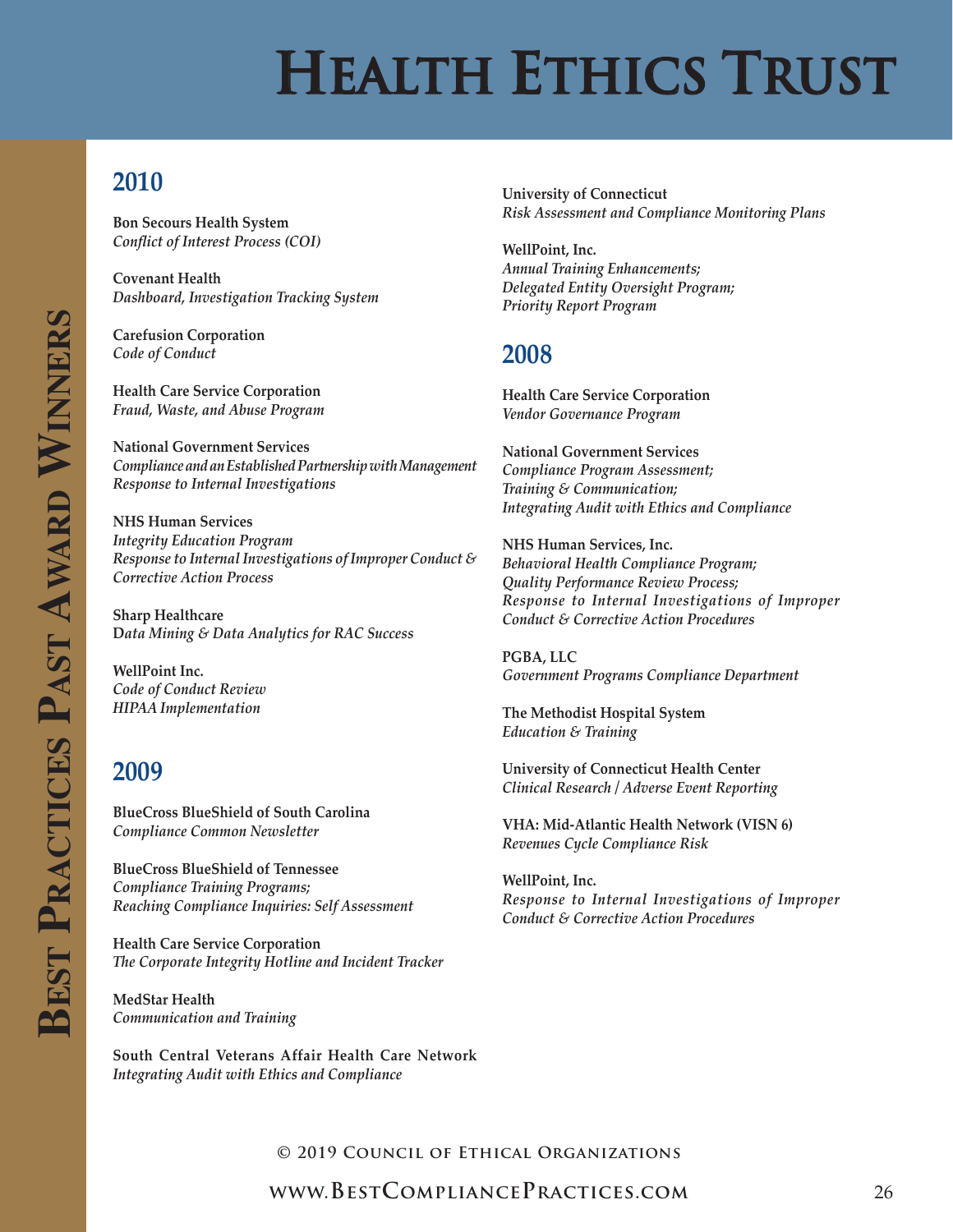### **2007**

**BlueCross BlueShield of Tennessee, Inc.** *Integrating Audit and Internal Control with Ethics and Compliance; Vendor Relationships*

**Covenant HomeCare** *Integrating Technology and Focused Audits for Compliance and Quality*

**Health Care Service Corporation** *Medicare Part D: Chapter 9 - Program to Control Fraud, Waste & Abuse*

**Highmark, Inc.** *Identifying, Preventing and Reporting Part D Fraud, Waste and Abuse*

**MedStar Health** *Focus Summaries*

**Sharp Healthcare** *An Interventional Coding Compliance Inter-Disciplinary Team Approach*

**SummaCare, Inc.** *Compliance Awareness, Communication and Training; Fraud and Abuse Case Tracking Database*

**WellPoint, Inc.** *Corporate Compliance Program Assessment; Corporate Individual Rights Database; Ethics and Compliance Training Program*

**West Penn Allegheny Health System** *Compliance Program Assessment*

### **2006**

**Adventist Health System** *Physician Contract Review Process*

**BlueCross BlueShield of Tennessee** *Regulatory Reports Tracking*

**Central Connecticut Health Alliance** *Compliance Program Quarterly Reporting*

**Covenant Health** *Laboratory Employee Compliance Training; Outpatient Rehab Compliance Training; Research Compliance Program*

**Health Care Service Corporation** *Regulatory Oversight Office*

**Intermountain Healthcare** *HIPAA Security Regulations*

**Massachusetts General Hospital** *HIPAA Breach Management Program*

**NHS Human Services, Inc.** *Quality Call Back System*

**Palmetto GBA** *Integrating Audit & Internal Controls with Ethics & Compliance*

**PGBA, LLC** *Quest Quiz*

**Riverbend GBA, Inc.** *Change Management Success; Integrating Audit & Internal Controls with Ethics & Compliance*

**Veterans Affairs** *CBI Qualitative Claims Analysis Program*

**Veterans Health Administration** *CBI Annual Report Process*

**© 2019 Council of Ethical Organizations**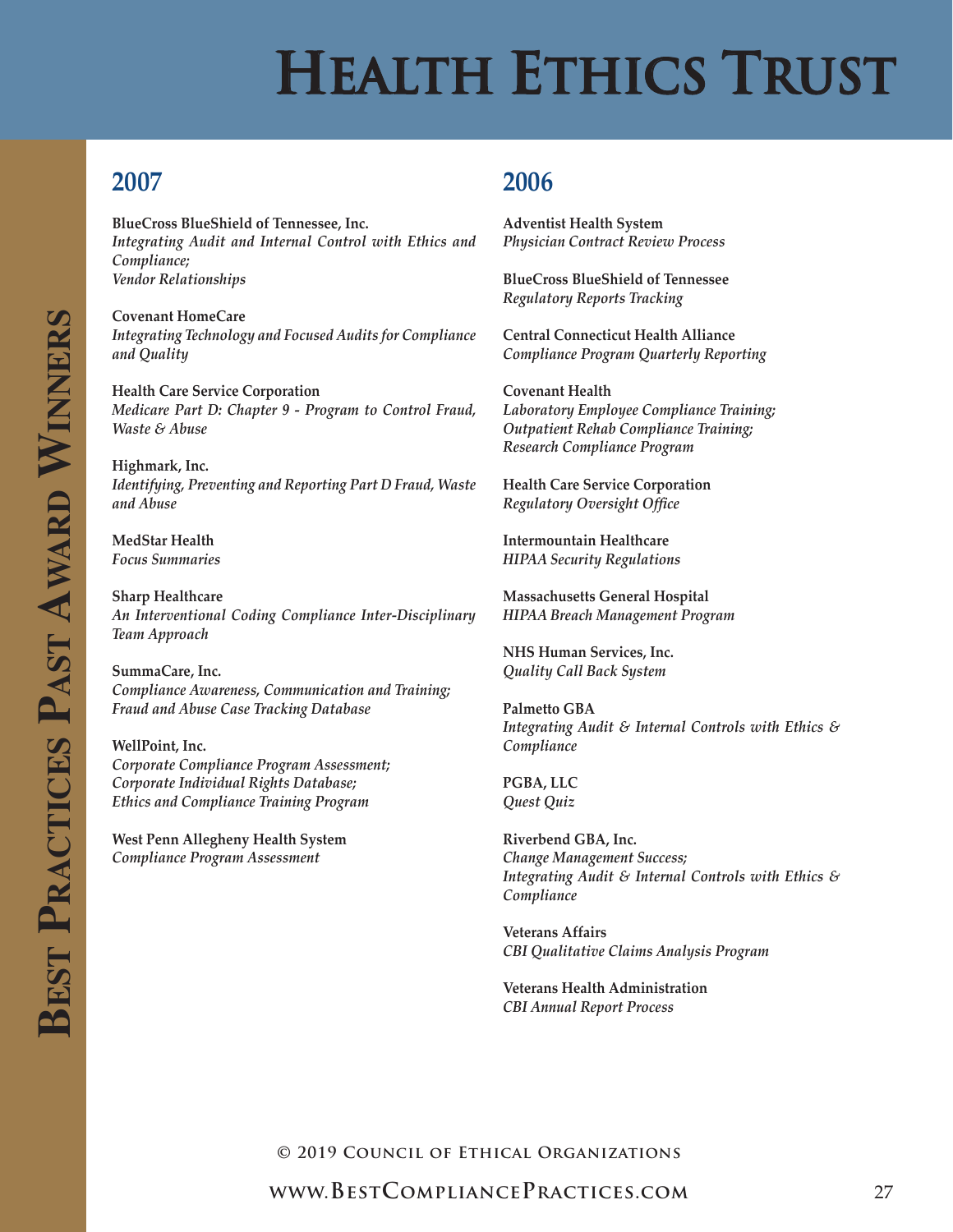### **2005**

**Health Care Service Corporation** *Compliance Program Assessment*

**Northwestern Human Services** *Integrating Audit/Internal Controls with Ethics and Compliance*

**TrailBlazer Health Enterprises, Inc.** *Response to Internal Investigations and Corrective Action Procedures*

**United Government Services** *HIPAA Implementation*

**Zimmer, Inc.** *Vendor Relationships*

### **2004**

**Health Care Service Corporation** *Management Compliance Certification Process – Core Values*

**Fresenius Medical Care North America** *Decreasing Data Entry Errors Through Compliance Process Improvement; A MultiDisciplinary Approach*

**Catholic Health System** *Integrating Audit & Internal Controls with Ethics & Compliance*

**Covenant Health** *Conducting Internal Investigations*

**TrailBlazer Health Enterprises, L.L.C.** *TrailBlazer Compliance Awareness & Communications Activities*

**North Broward Hospital District** *HIPAA Auditing and Monitoring*

### **2003**

**West Penn Allegheny Health System** *Integrating audit and internal controls with ethics and compliance*

**Palmetto Government Benefits Administrators** *Management control review*

**Memorial Hermann Health System** *Integrating audit and internal controls with ethics and compliance*

**Health Care Service Corporation** *Internal controls: Ineligible parties screening program*

**Anthem, Inc.** *Web-based ethics & compliance training programs* 

#### **2002**

**Ohio Health** *Documentation Program* 

**VA Rocky Mountain Health Care Network** *Internal Audit System for inpatient and outpatient medical records*

**Heritage Behavioral Health Center, Inc.** *Documentation Program* 

**Health Care Service Corporation Blue Cross Blue Shield of Illinois, Texas, New Mexico** *Compliance Training Program*

**Anthem Insurance Companies** *Standards of Business Conduct*

**Blue Cross Blue Shield of Louisiana** *Code of Business Conduct*

**Covenant Health** *Report Line Data Management and Tracking System an and Staff Education*

**© 2019 Council of Ethical Organizations**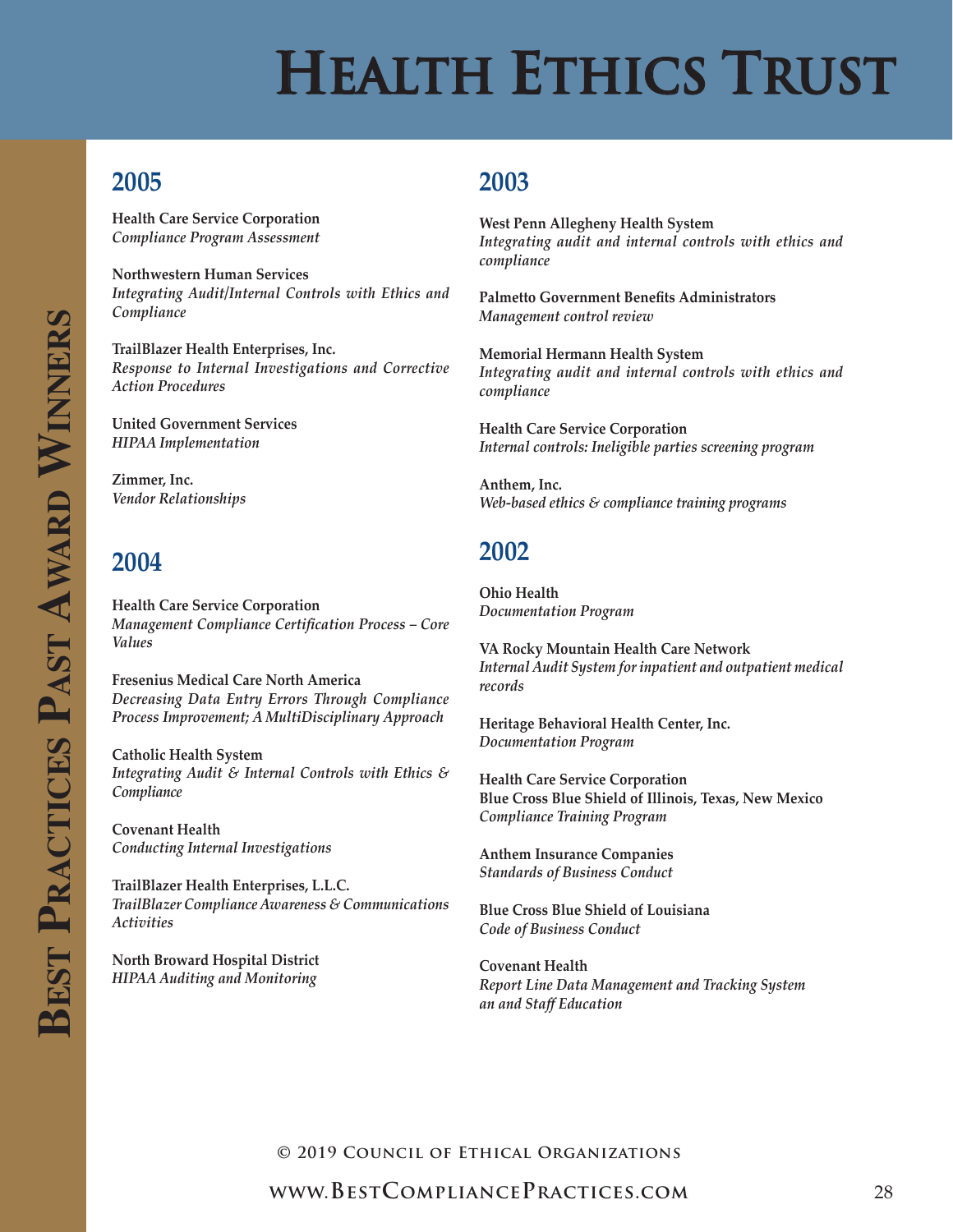### **1997**

**Holy Cross Health System** *Organizational Culture*

**Tenet Healthcare Corporation**  *Internal Reporting*

**Glaxo Wellcome, Inc.**  *Code of Conduct*

**MedPartners**  *Training and Communications*

**© 2019 Council of Ethical Organizations**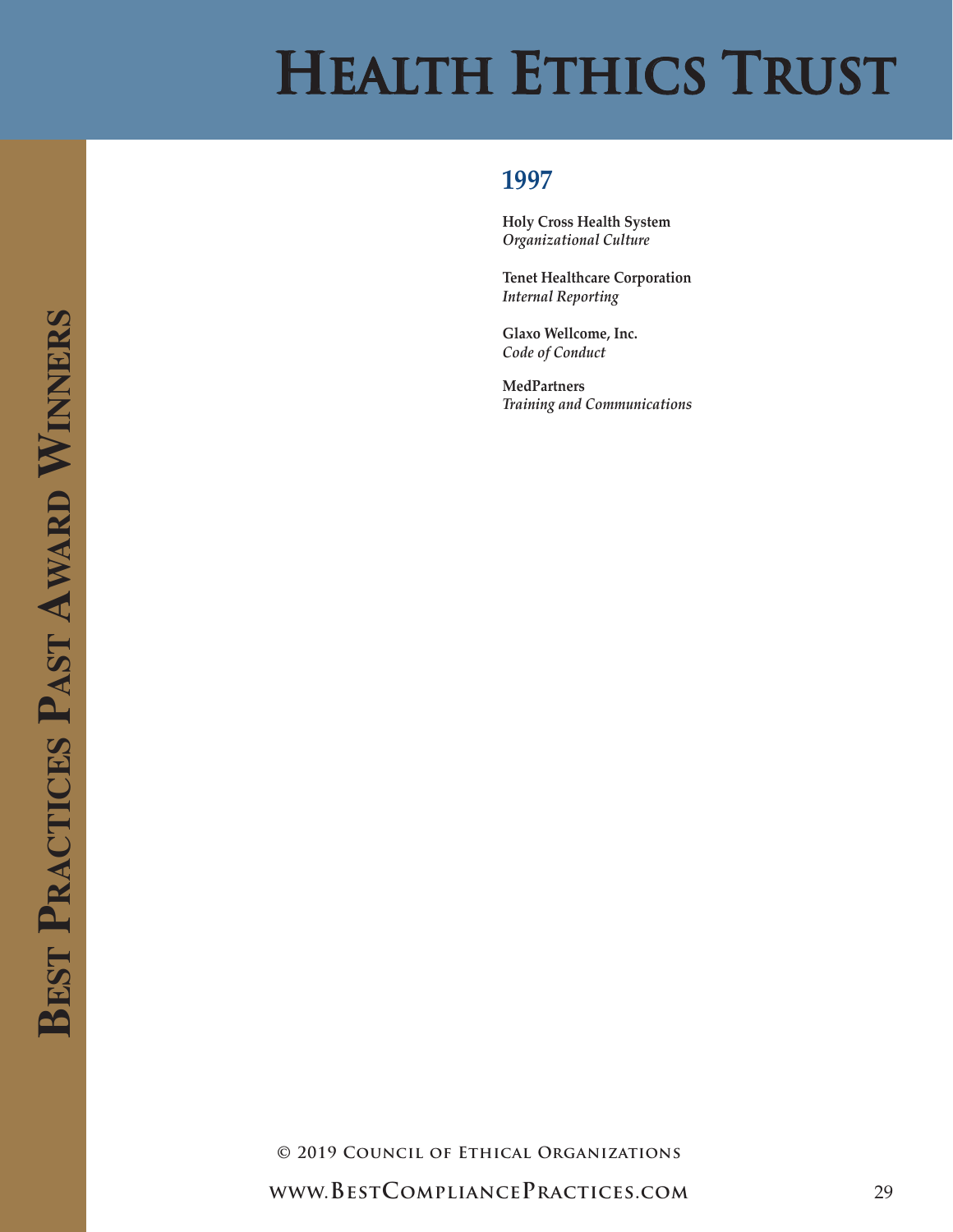**© 2019 Council of Ethical Organizations**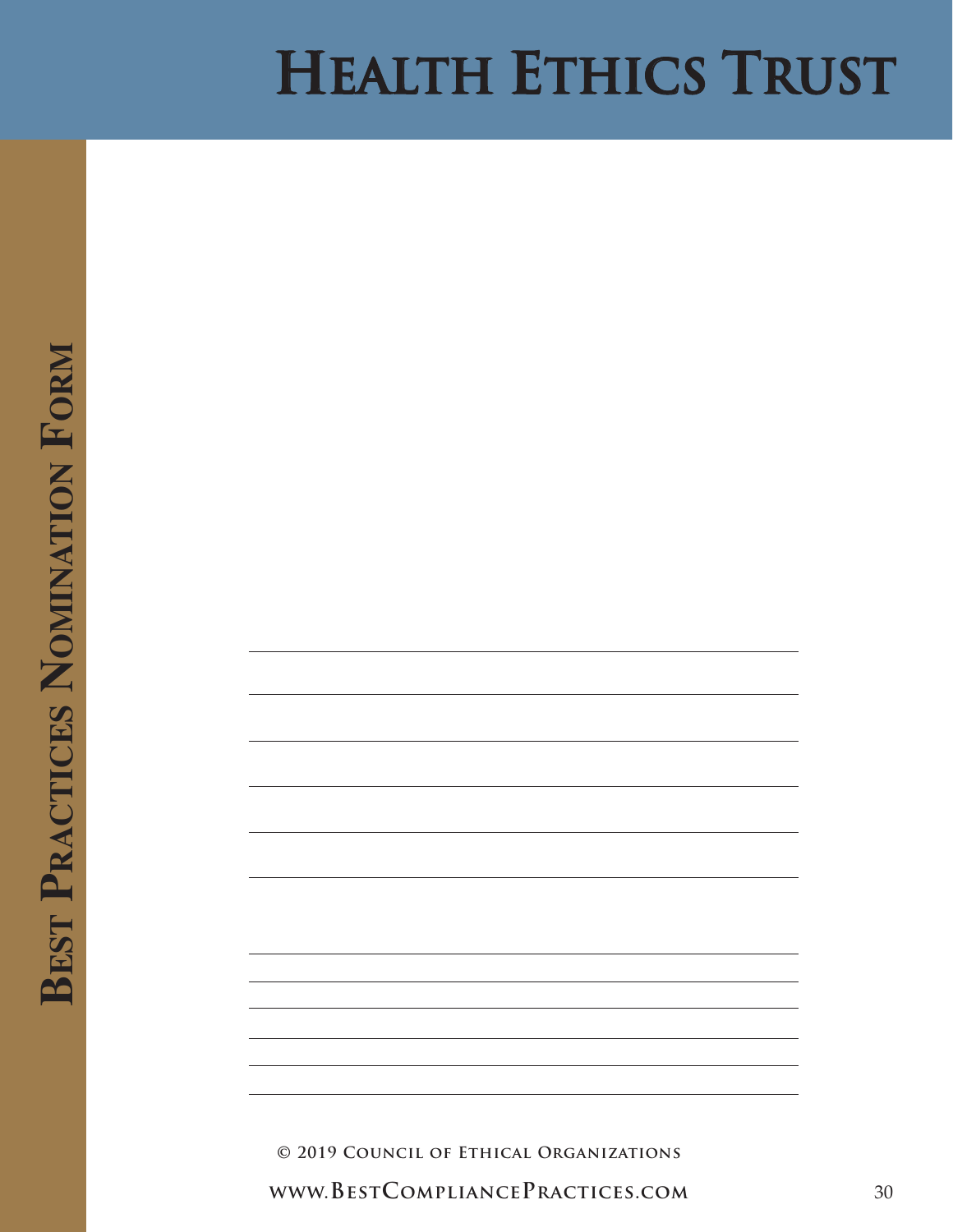### HealthCare Best Compliance Practices Nomination Application Form

The nomination application form and nomination may be submitted electronically through our Best Compliance Practices website http://www.bestcompliancepractices.com/ nominations/submit, emailed to *DirectorOfPrograms@corporateethics.com*, or mailed to:

> Health Ethics Trust Best Compliance Practices Nomination 1727 King Street, Suite 300 Alexandria, VA 22314

*Timeline for materials for 2019:*

All nominations must be received no later than August 15, 2019. *Before a nomination can be considered and reviewed by the Best Practices committee a represenatative from the nominating organization must be registered and available to both attend and present the award at the Forum being held October 16-18, 2019 in the DC Metro Area.*

Name: \_\_\_\_\_\_\_\_\_\_\_\_\_\_\_\_\_\_\_\_\_\_\_\_\_\_\_\_\_\_\_\_\_\_\_\_\_\_\_\_\_\_\_\_\_\_\_\_\_\_\_\_\_\_\_\_\_\_\_\_

Title:

Organization:

Address:

If you would like to be involved in future efforts to develop and enhance best compliance practices in health care – please provide your contact info here.

**All nominations must be received no later than August 15, 2019.**

**© 2019 Council of Ethical Organizations**